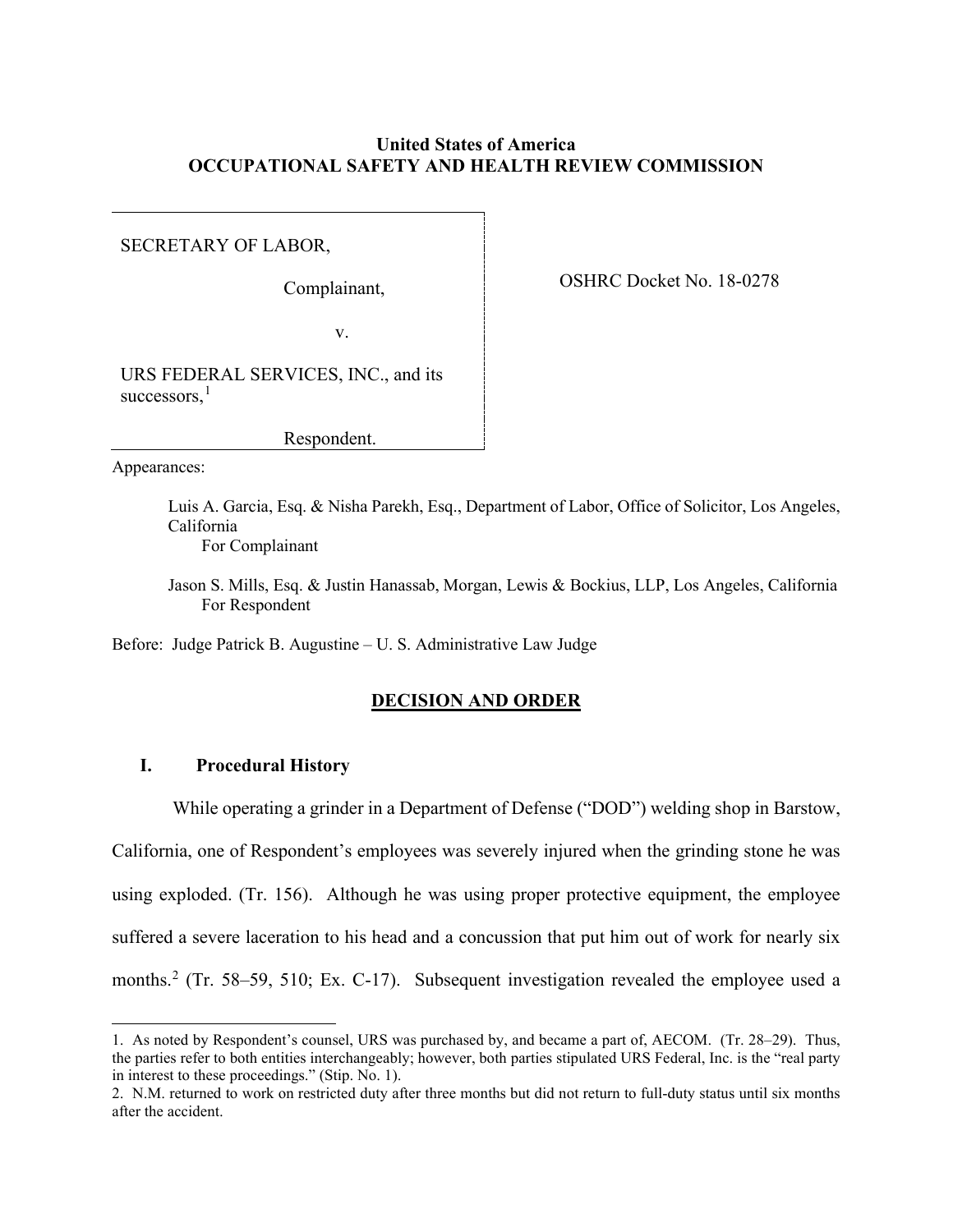grinding stone with an RPM (revolutions per minute) rating that did not match the RPM rating of the grinder. (Stip. No. 10; Tr. 272; Ex. C-9).

A complaint was filed with the Occupational Safety Health Administration ("OSHA") San Diego Area Office that one of Respondent's employees had been hospitalized with a work-related injury, which was not reported to OSHA. (Tr. 203). The complaint was forwarded to the Las Vegas Area Office, which dispatched Compliance Safety and Health Officer ("CSHO") Kentis Casto to conduct an inspection. (Tr. 202). Over the course of two days, CSHO Casto conducted an inspection of Respondent's worksite at the Marine Corps Logistics Base in Barstow.[3](#page-1-0) (Tr. 311– 12). CSHO Casto interviewed employees and members of management and reviewed the workplace and equipment involved in the accident. (Tr. 212–13). As a result of his inspection, CSHO Casto recommended, and Complainant issued, a Citation and Notification of Penalty ("Citation"). The Citation alleges a single-item, serious violation of 29 C.F.R.  $\S$  1910.215(d)(1) with a recommended penalty of \$12,934. Respondent submitted a timely Notice of Contest, bringing the matter before the Occupational Safety and Health Review Commission ("Commission").

A trial was held on November 27–28, 2018, in Bakersfield, California. The following individuals testified: (1) Shako Leang, former supervisor for Respondent; (2) David Downing, former welder for Respondent; (3) CSHO Kentis Casto; (4) Richard Stone, Respondent's Safety Director; and (5) Aaron "Abe" Ellis, Respondent's Barstow site manager. Both parties timely submitted post-trial briefs. Based on the evidence, arguments, and relevant case law, the Court

<span id="page-1-0"></span><sup>3.</sup> CSHO Casto's inspection took place on September 21st and 25th, 2017, which was roughly one month after the employee was injured. (Tr. 56, 311–12). Although the inspection spanned a period of five days, CSHO Casto was only on-site for two days because he arrived on a Thursday, which was the last day of Respondent's work week, and returned the following Monday to conclude the inspection. (Tr. 311–12).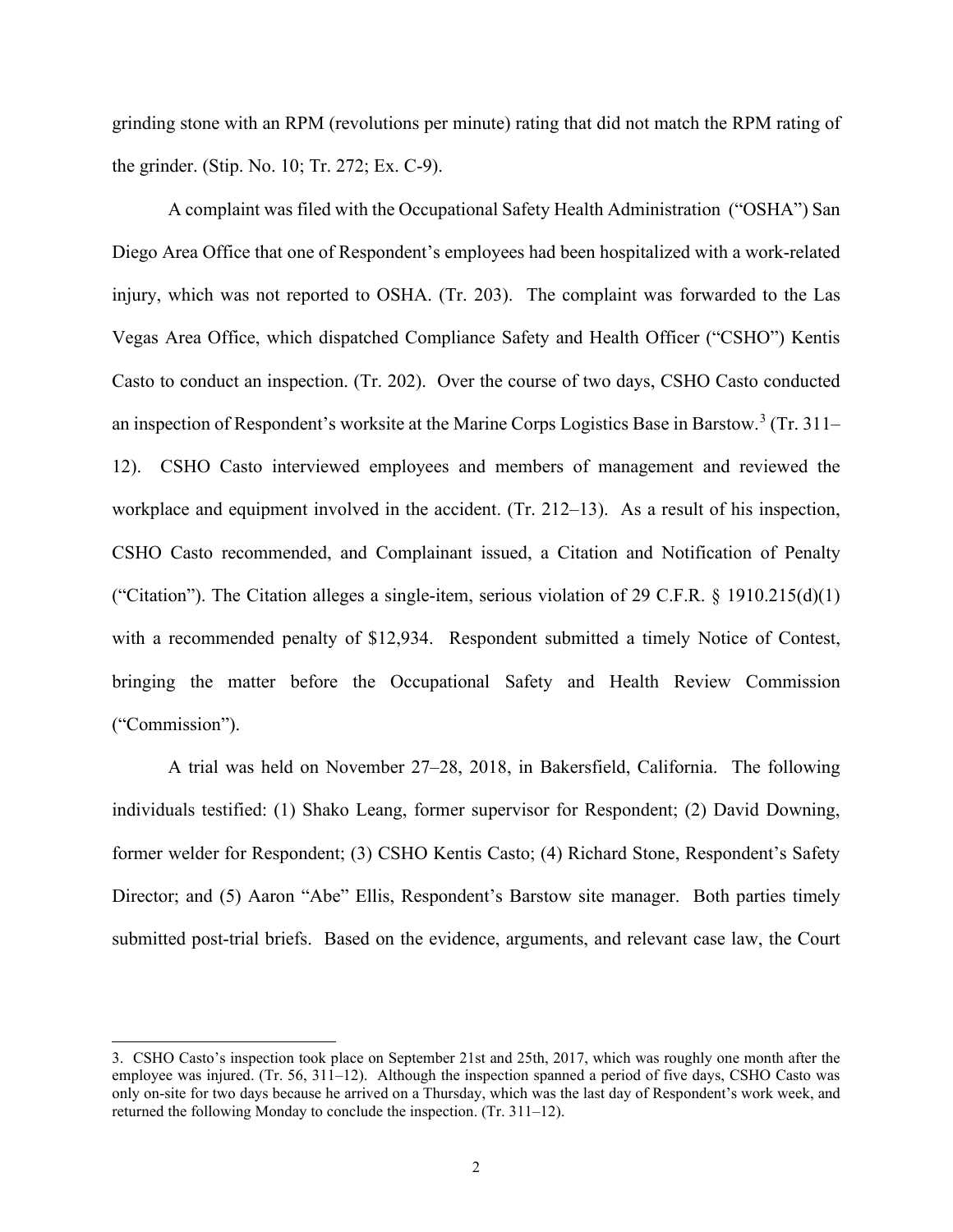finds Respondent failed to exercise reasonable diligence to prevent violations of 29 C.F.R. § 1910.215(d)(1).

## **II. Stipulations & Jurisdiction**

The parties stipulated to jurisdictional and legal matters, which were submitted by the parties as Joint Exhibit 1.<sup>[4](#page-2-0)</sup> Based on the parties' stipulations, the Court finds the Commission has jurisdiction over the matter pursuant to Section 10(c) of the Act, 29 U.S.C. § 659(c). (Stip. No. 2). Further, the Court finds Respondent was an employer engaged in a business and industry affecting interstate commerce within the meaning of sections 3(3) and 3(5) of the Act, 29 U.S.C. § 652(5). (*Id.*). *Slingluff v. OSHRC*, 425 F.3d 861, 866–67 (10th Cir. 2005).

### **III. Factual Background**

## **A. Nature of the Work**

Respondent is a large design, engineering, and construction firm. (Tr. 387). As is relevant to this case, Respondent contracted with the DOD to assemble, repair, and refurbish military vehicles at the Barstow Marine Corps Logistics Base. (Tr. 103). Respondent provided roughly 376 employees to carry out various tasks in the assembly of these vehicles, which included painting, welding, steam, blasting, and others.<sup>[5](#page-2-1)</sup> (Tr. 118, 120). Those employees, in turn, were overseen by five supervisors, most of whom had responsibility for managing multiple task areas spread out over a large area within the base. (Tr. 119). Shako Leang, who supervised the weld shop where the injured employee worked, was responsible for seven different departments, including paint shop, steam, blast, weld, Humvees for both Marines and Air Force, and tear-down. (Tr. 121). These departments were spread out all over the base. (Tr. 103–104).

<span id="page-2-0"></span><sup>4.</sup> References to the parties' Joint Stipulations will indicate the source and specific stipulation, e.g., "Stip. No.  $\ldots$ ".

<span id="page-2-1"></span><sup>5.</sup> This is just an abbreviated list of tasks carried out by Respondent's employees, many of which were not described in detail, but all were related to the assembly of military vehicles.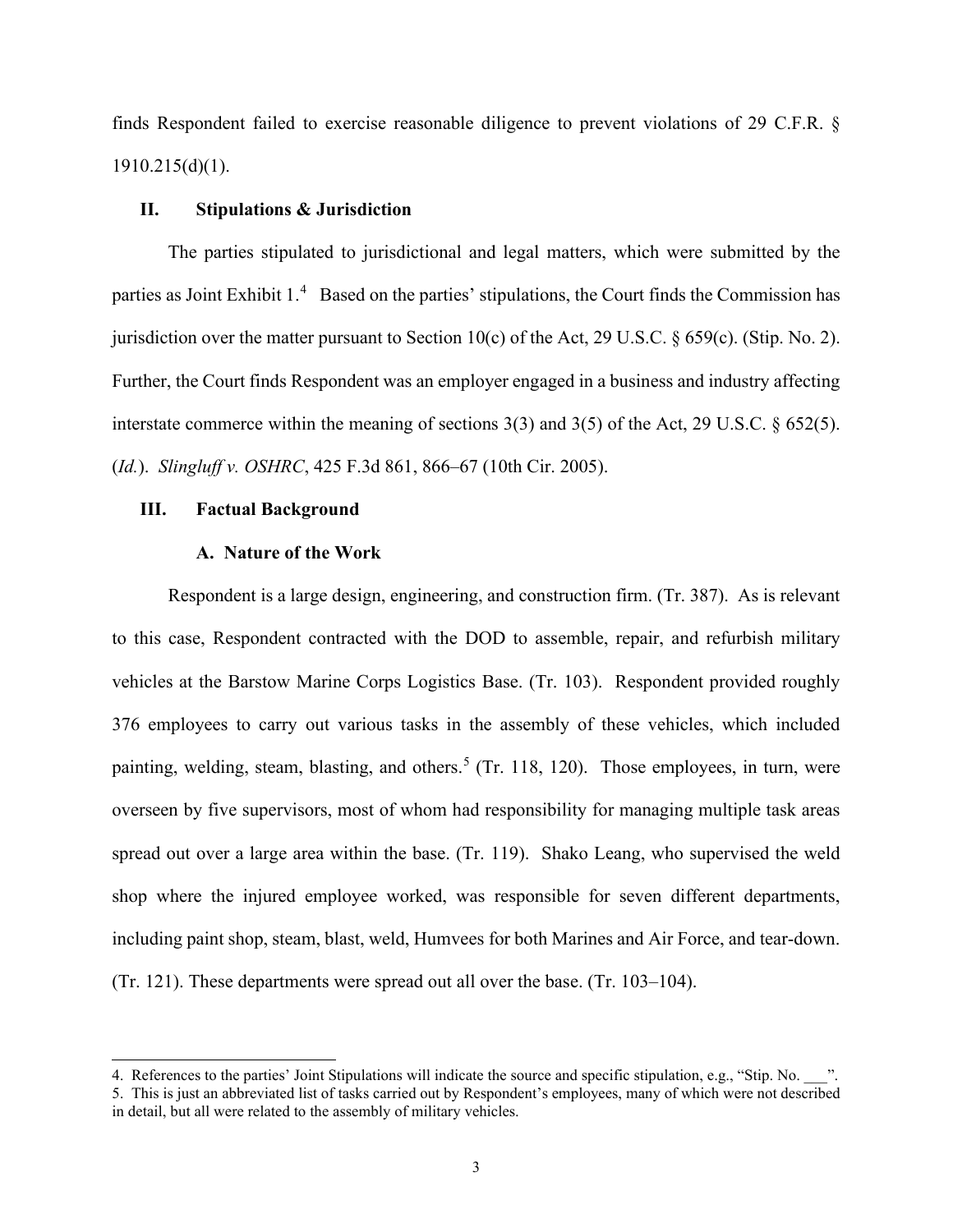In addition to the employees and supervisors supplied by Respondent, DOD had its own employees and supervisors working within each of the departments or "lines", as Leang referred to them. (Tr. 103). The employees and supervisors of Respondent and DOD worked alongside each other, but Leang testified there was no overlap in supervision: DOD supervisors supervised DOD employees, and Respondent's supervisors supervised Respondent's employees. (Tr. 146– 47). Respondent's employees were required to supply their own hand tools—wrenches, screwdrivers, etc.—however, they used power tools supplied by DOD employees in the weld shop. (Tr. 49–50). This included the angle grinders and grinding stones that were used in the welding shop. According to David Downing, who had worked at the base before Respondent took over the maintenance contract and continues to do so now that Respondent's contract has expired, all welders working in the welding line would go to the tool counter to request grinders and stones/discs, which would be provided by a DOD employee. (Tr. 177).

#### **B. The Accident**

On July 25, 2018, N.M. was grinding down welds on an MRAP vehicle when his grinding stone exploded and knocked him to the ground. (Tr. 64–65). When his supervisor, Shako Leang, arrived at the scene of the accident, N.M. was lying on the ground and was bleeding from his forehead. (Tr. 58–59). Although N.M. was wearing proper protective gear, including a full-face shield, the shattered pieces of stone crashed into the shield with enough force to lacerate his forehead and cause a severe concussion. (Tr. 62–63; Ex. C-2). He was taken to the hospital where he was observed and later released. (Tr. 80). N.M. was unable to return to full duty for six months. According to CSHO Casto's investigation, N.M. had been using a 5-inch Dynabrade right-angle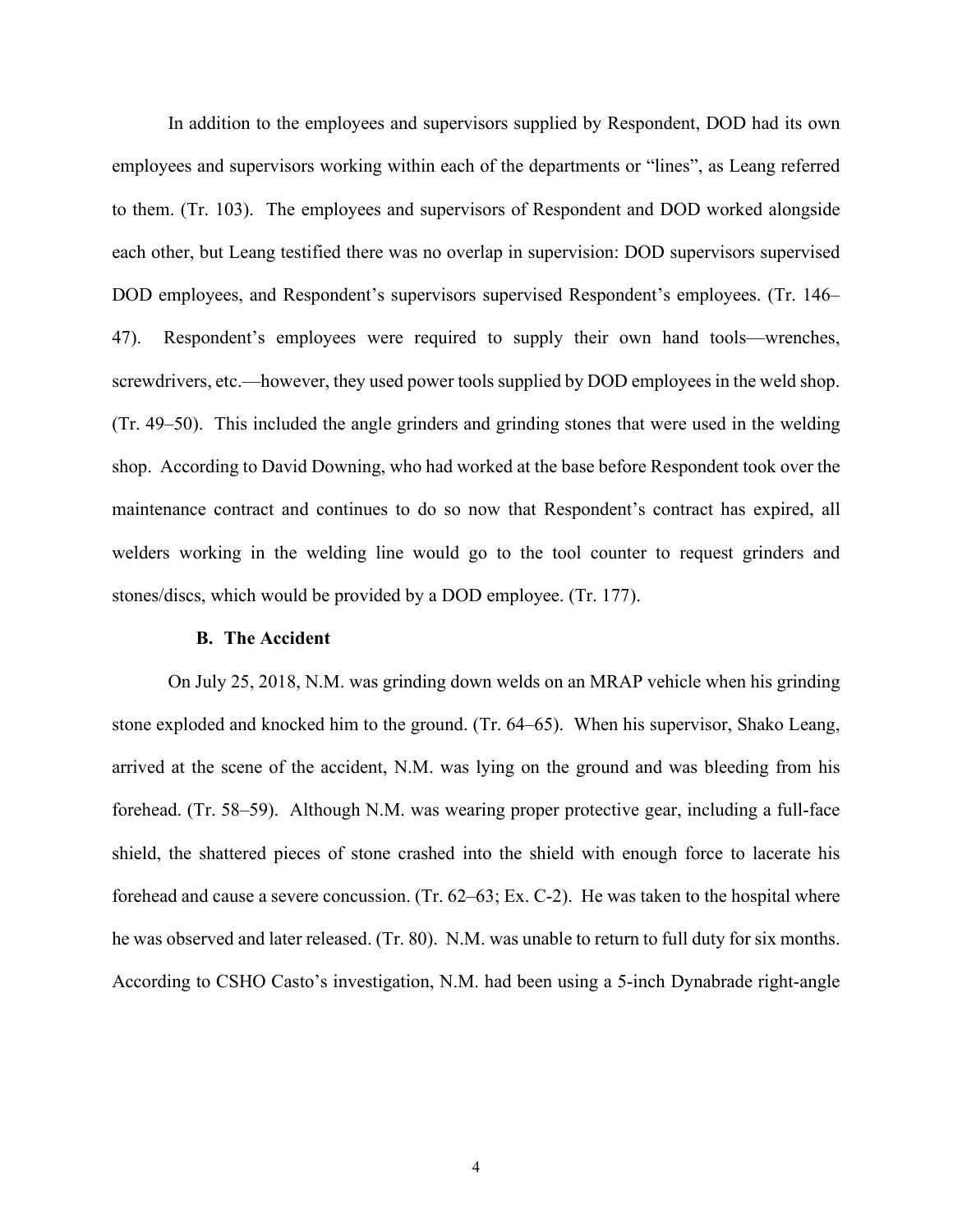grinder that was rated for 12,000 RPM with a grinding stone<sup>[6](#page-4-0)</sup> that was only rated to 9,070 RPM. (Tr. 164, 216, 265; Ex. C-9).

## **C. Previous Accidents**

 Prior to the accident at issue in this case, two other employees were injured using grinders in the welding shop: David Downing, who testified at trial, and Abraham Abreu, who was not called as a witness. While there are similarities between the three cases, there are also notable differences in both the respective causes of the accidents, as well as what Respondent knew about the accidents themselves.

The first incident, involving Abreu, was documented in Respondent's incident and injury database and, thus, was indisputably known to Respondent. (Ex. C-5). According to the narrative in the log, on October 18, 2016, Abreu was grinding a sharp edge at an angle on a military vehicle with a cutting wheel (as opposed to the stone used by N.M.) when the rubber backing of the wheel broke off and struck him in the groin area. (Tr. 454–55; Ex. C-5). Richard Stone confirmed the basic facts recounted in the log. (Tr. 454). Stone also testified Abreu was using the appropriate grinding disc for the grinder. (Tr. 455). There was no evidence to suggest the disc exploded or that it was incompatible with the grinder, both of which were the case in the incident involving N.M.

The second incident, which involved Downing, appears somewhat similar to the incident involving N.M.; however, there are some important differences. According to Downing, in November of 2016, he was using an angle grinder and cup, similar to that used by N.M., when it "exploded" on him. (Tr. 156). Downing testified the shrapnel that released from the stone

<span id="page-4-0"></span><sup>6.</sup> Downing also referred to these stones as "cups", based on their shape. (Tr. 159). According to Downing, if the rating of the stone is lower than the grinder, the adhesive of the stone will be unable to hold it together; thus, causing the "explosion". (Tr. 168; Ex. R-2).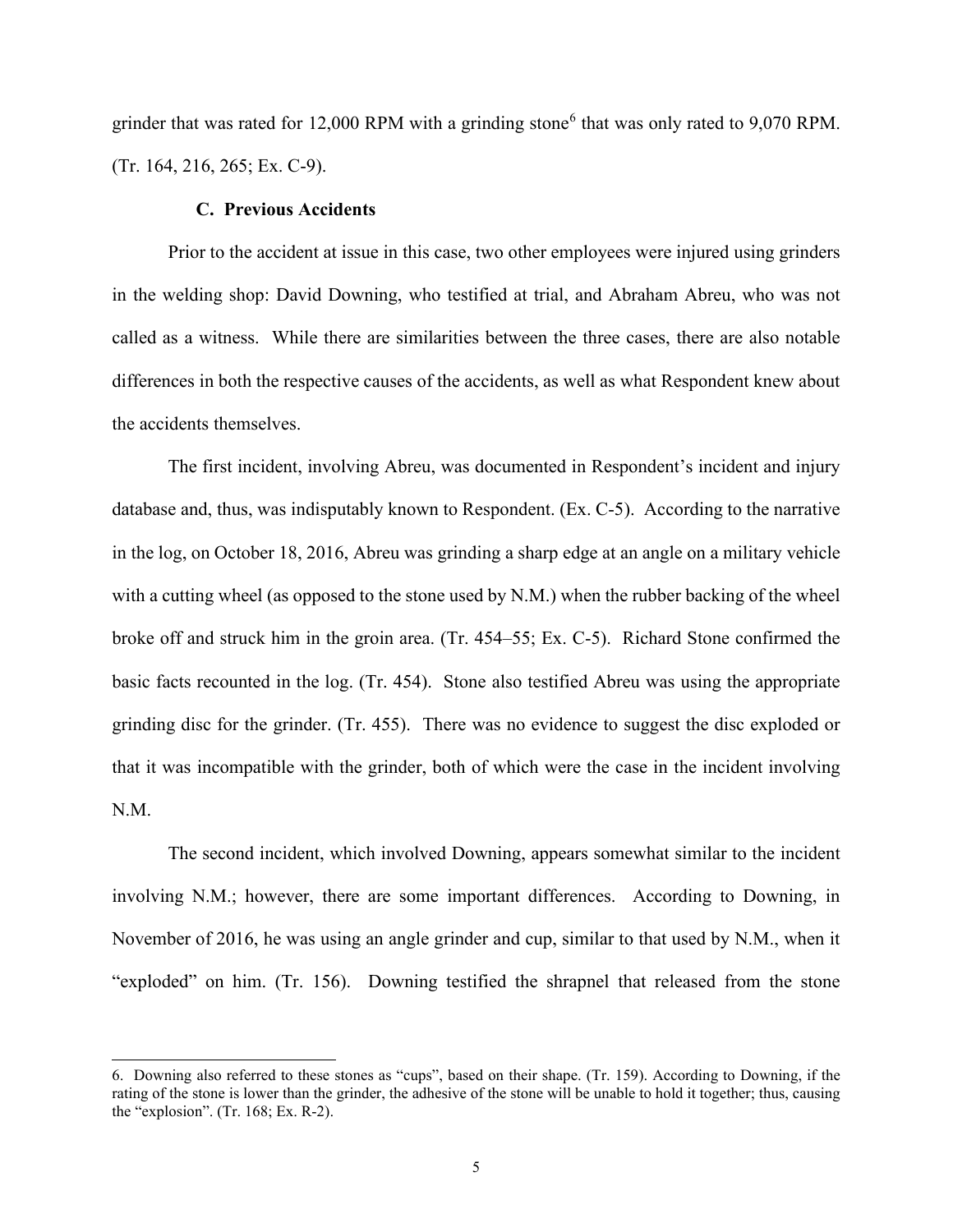dislocated his thumb and left a bruise on his chest that lasted for a few weeks. (Tr. 157). After this explosion occurred, a fellow welder, Steve Peterson, approached Downing, telling him he heard the explosion. (Tr. 181). Downing, who was not going to say anything about the incident, recounted what happened to Peterson, who was also an employee safety representative. (Tr. 181). Peterson asked Downing if he "wanted to go anywhere with it". (Tr. 181). Downing responded Peterson was the "safety guy" and he should do what he needed to do. (Tr. 181). After that, Downing went back to work. At trial, Downing could not recall whether the grinding stone was compatible with the grinder he was using, nor could he identify the reason why it had exploded; though he did speculate it was possible the stone could have been dropped in transit or in the DOD shop. (Tr. 157).

As for Peterson, the "safety guy", the testimony revealed he was a member of a safety committee, which was made up of rank-and-file employees from each of the respective lines and chaired by the site manager. (Tr. 457–58). Respondent designed the committee as a boots-on-theground approach to identifying hazards and safety issues, including once-a-month site walkthroughs. (*Id.*). The committee members would, in turn, report those issues during their meetings, which would be relayed to management through the site manager. (Tr. 458). Unlike people working directly for Stone, employees like Peterson were not employed by the safety department, nor were they supervisors. (Tr. 457, 502). With respect to the incident involving Downing, there is no evidence Peterson brought it to the attention of the committee, the site manager, or any other supervisor.

### **D. Respondent's Safety and Training Program**

Respondent introduced extensive documentation of its training and safety program. Stone testified Respondent provides training on general safety principles, as well as specific safety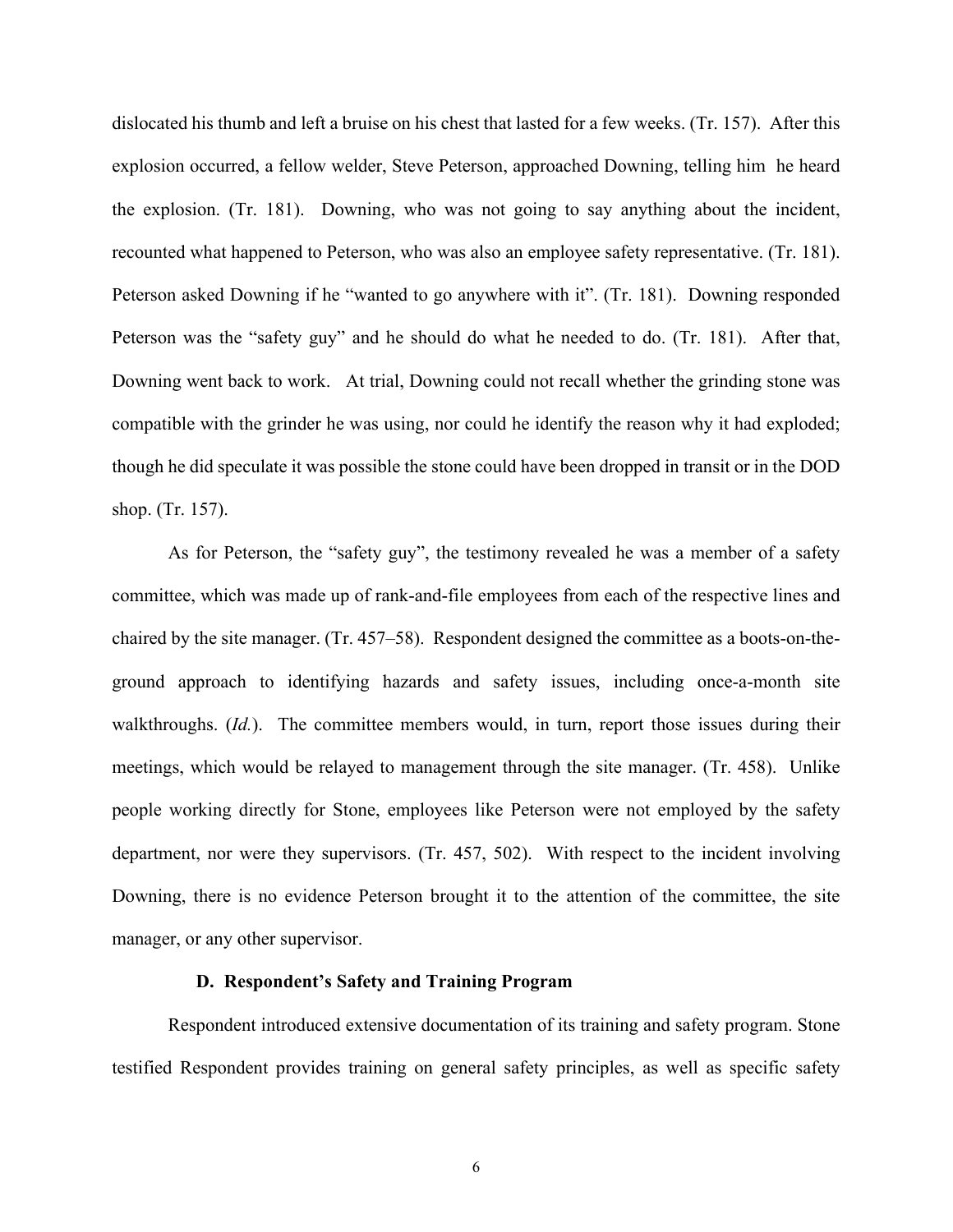measures, to its employees and managers. (Tr. 408–410). The general safety training course for rank-and-file employees is at orientation, as well as on an annual basis thereafter. (Tr. 409). Respondent provides managers, like Leang, with a training module called STAR, which Stone testified is designed to give managers the tools they need to lead safety successfully and to aid their employees to understand the importance of safe work practices. (Tr. 410). Stone noted he personally provided Leang with this training in approximately May of 2016. (Tr. 410).

In addition to more general training, Respondent's employees participate in tailgate training sessions that are provided every morning during what Leang referred to as morning muster. During morning muster, Leang would generally discuss safety issues, and he or a designated employee would cover an assigned safety-related topic. (Tr. 126–27; Ex. R-2). According to the documentation submitted by Respondent, N.M. participated in many of those training sessions, which covered topics such as cutting and grinding and handheld pneumatic tools. (Ex. R-2). While Leang testified he participated in and, in some cases, proctored these tailgate training sessions, he admitted he had not received substantive training in some of the specific lines for which he was responsible, including welding and grinding. (Tr. 55–56).

Respondent also implemented a process by which employees would examine their own work practices, as well as those of their fellow employees. (Tr. 444–45; Ex. C-2 at URS Barstow 000163, R-8). For example, prior to beginning work in the welding department, each employee was required to review a general Job Hazard Analysis ("JHA")—provided by DOD specific to their job. (Tr. 430; Ex. R-2 at URSBarstow 000010). This JHA identified the general hazards and safety concerns for a specific activity within a line. (Tr. 430). In addition, each employee was required to complete a more specific task hazard analysis for the specific activity they were performing that day. (Ex. R-2). According to Leang, the purpose of this self-assessment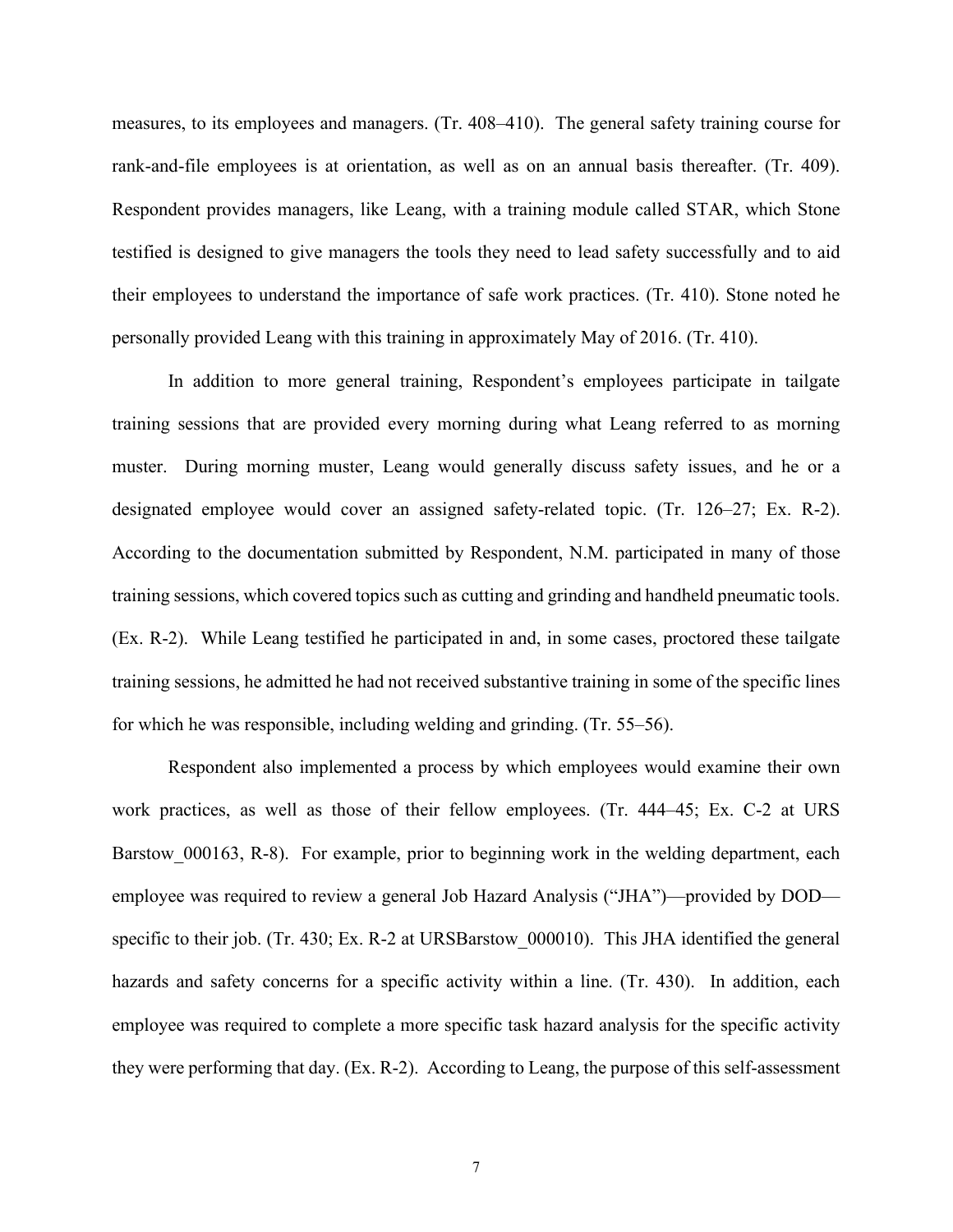was to ensure individual employees were focused on the specific hazards presented by the work activity for the day. (Tr. 128–130). Coupled with the self-assessments, employees were occasionally directed by the safety supervisor to perform Behavior-Based Safety Checklists of their fellow employees to ensure safety principles were being followed. (Tr. 349–50, 441; Ex. R-8). As for Leang, he occasionally walked through the worksite to ensure employees were wearing their required PPE and performing the work safely, though he also admitted he spent a significant amount of his time in the office performing administrative work. (Tr. 113–14). These walkarounds were supposed to be supplemented by an on-site safety supervisor, who was supposed to perform walkarounds, trainings, and observations of both employees and managers. (Tr. 447–448). None of the checklists or hazard analyses mention anything about grinder compatibility.

Regarding the specific hazard at issue in this case—grinder compatibility—Respondent has a work rule requiring its employees to ensure the grinding stone has an RPM rating no less than the RPM rating of the grinder. (Tr. 347; Ex. R-5 at 3.8.2). Although it is unclear as to whether training specific to this rule was provided in orientation,<sup>[7](#page-7-0)</sup> it appears it may have been covered in a seminar entitled "Tool Safety", which Respondent provided to its employees, including N.M., on May 25, 2016.<sup>[8](#page-7-1)</sup> (Tr. 432-34; Ex. R-2 at URSBarstow\_000013, R-3). Leang, Downing, and other employees interviewed by CSHO Casto testified they had not received this or other training on the issue of grinder/grinding stone compatibility until after the accident. (Tr. 55–57, 90, 158; Ex. C-6). According to his testimony, Downing was not employed by Respondent when the Tool Safety training had been provided; however, he admitted he had 12 years of welding experience when he was hired by Respondent. (Tr. 172–174). He admitted he was "always" aware he had to ensure

<span id="page-7-0"></span><sup>7.</sup> Downing testified his orientation training was perfunctory and was mostly geared towards signing forms. (Tr. 199). 8. Although Complainant takes issue with the training materials referencing the equivalent construction standard, the

<span id="page-7-1"></span>Court finds the basic requirement of ensuring RPM compatibility is the same.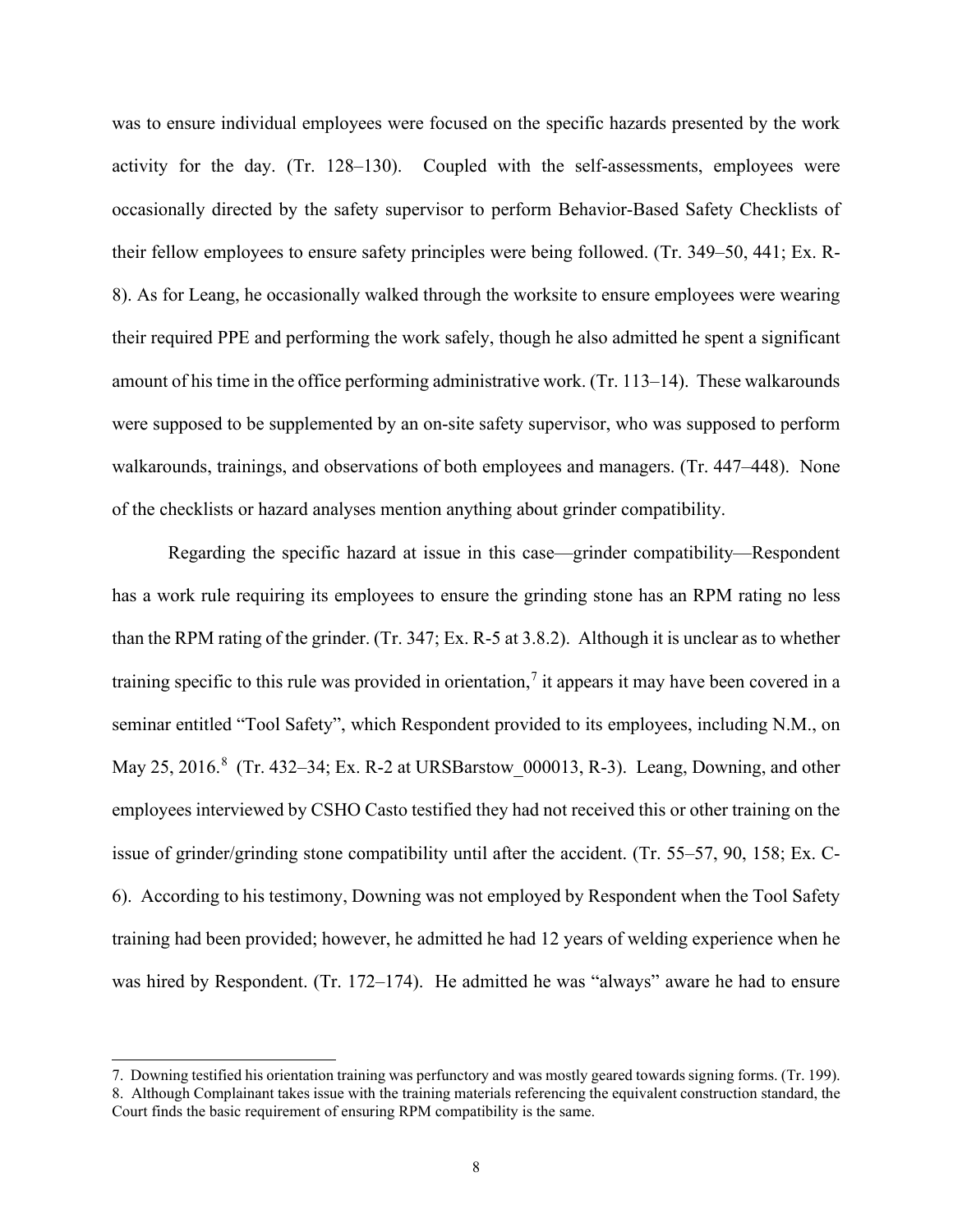compatibility between grinder and stone RPM ratings, but it was something he did not think about until after he experienced a problem (Tr. 182–83, 399, 402–403). It is unclear where Downing acquired this knowledge, but there is no evidence to suggest Respondent provided this information or otherwise inquired about Downing's prior training or knowledge of welding-related safety.

## **IV. Discussion**

## **A. Law Applicable to Alleged Violation of Section 5(a)(2)**

To establish a violation of an OSHA standard pursuant to Section  $5(a)(2)$  of the Act, Complainant must establish: (1) the standard applies; (2) the terms of the standard were violated; (3) employees were exposed to the hazard covered by the standard; and (4) the employer had actual or constructive knowledge of the violation (i.e., the employer knew or, with the exercise of reasonable diligence, could have known of the violative condition). *Atlantic Battery Co.*, 16 BNA OSHC 2131, 2138 (No. 90-1747, 1994).

Complainant has the burden of establishing each element by a preponderance of the evidence. *See Hartford Roofing Co.*, 17 BNA OSHC 1361 (No. 92-3855, 1995). "Preponderance of the evidence" has been defined as:

The greater weight of the evidence, not necessarily established by the greater number of witnesses testifying to a fact *but by evidence that has the most convincing force*; superior evidentiary weight that, though not sufficient to free the mind wholly from all reasonable doubt, is still sufficient to incline a fair and impartial mind to one side of the issue rather than the other.

Black's Law Dictionary, "Preponderance of the Evidence" (10th ed. 2014) (emphasis added).

## **1. Citation 1, Item 1**

Complainant alleged a serious violation of the Act in Citation 1, Item 1 as follows:

29 CFR 1910.215(d)(2): Spindle speed(s) on grinding machine(s) were not checked before mounting to assure it did not exceed the maximum operating speed marked on the wheel: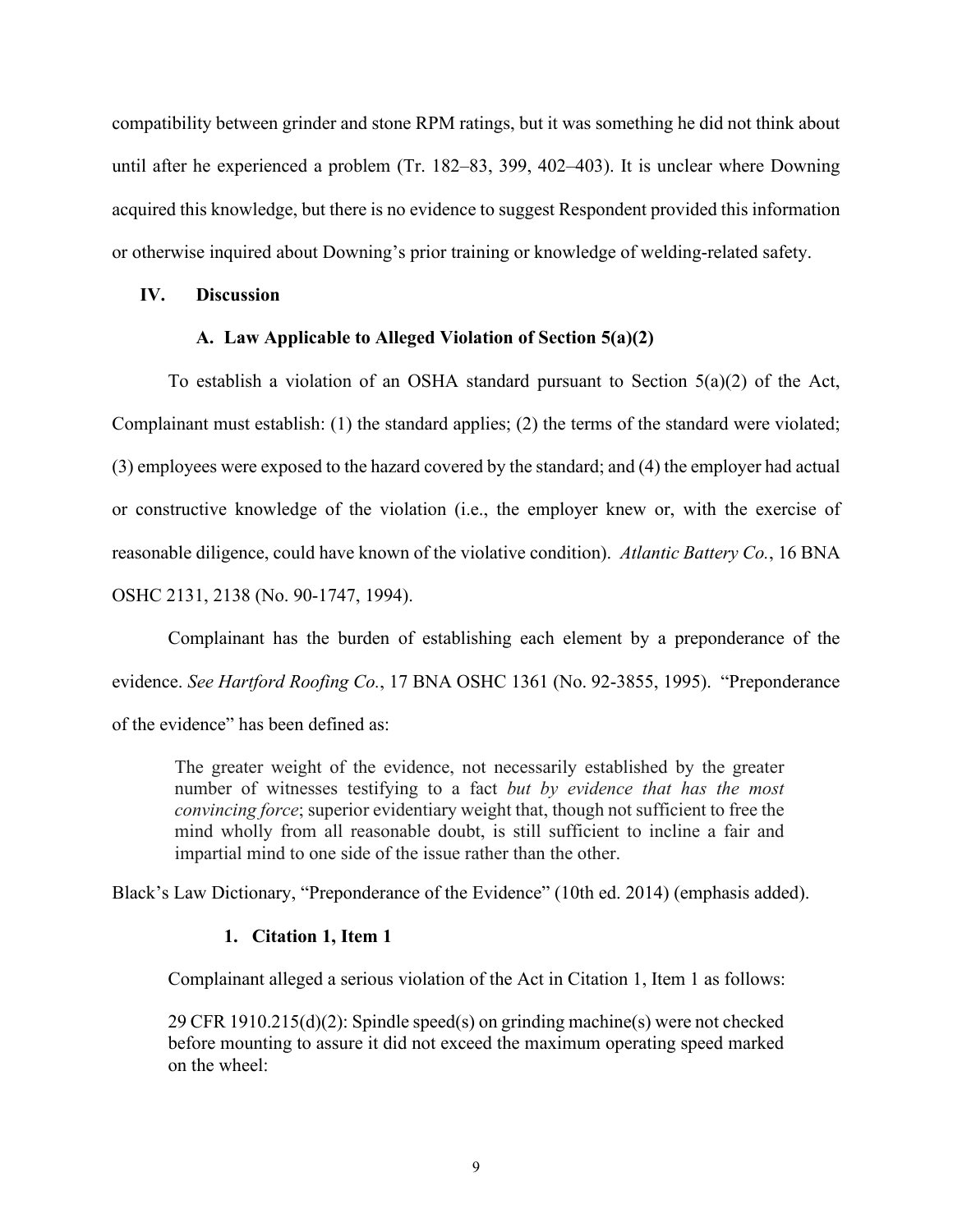Welding Shop: Employees were exposed to struck by hazards when operating a DynaBrade 5" Right Angle Grinder, Model 52633, 12,000 RPM with a grinding wheel incompatible for use at speed of angle grinder.

*See* Citation and Notification of Penalty at 6.

The cited standard provides:

Immediately before mounting, all wheels shall be closely inspected and sounded by the user (ring test) to make sure they have not been damaged in transit, storage, or otherwise. The spindle speed of the machine shall be checked before mounting of the wheel to be certain that it does not exceed the maximum operating speed marked on the wheel. . . .

29 C.F.R. § 1910.215(d)(1).

## **a. Respondent Stipulated to Standard Application, Violation, and Exposure**

The parties stipulated that 29 C.F.R.  $\S$  1910.215(d)(1) is the applicable standard. (Ex. J-1 at p. 3). Further, during the trial, the parties also agreed the grinding stone did not match the spindle speed of the grinder, violating  $\S$  1910.215(d)(1), and that an employee was exposed to the hazard created by the violation. (Tr. 33–36). Thus, the only remaining issue is whether Respondent had knowledge of the violation.

## **b. Respondent Should Have Known of the Violation**

Complainant contends Respondent had both actual and constructive knowledge of the violation at issue in this case. As to actual knowledge, Complainant contends Steve Peterson, the weld shop's representative to the safety committee, should be viewed as a *de facto* supervisor such that his knowledge of Downing's accident could be imputed to Respondent. Complainant also contends Respondent should be charged with constructive knowledge of the violation, because Respondent failed to conduct spot checks of individual welder's tools to ensure grinders and grinding stones were RPM-compatible.

In response, Respondent contends Peterson served on the committee in a merely representative capacity, meaning he had the ability to voice concerns about safety issues within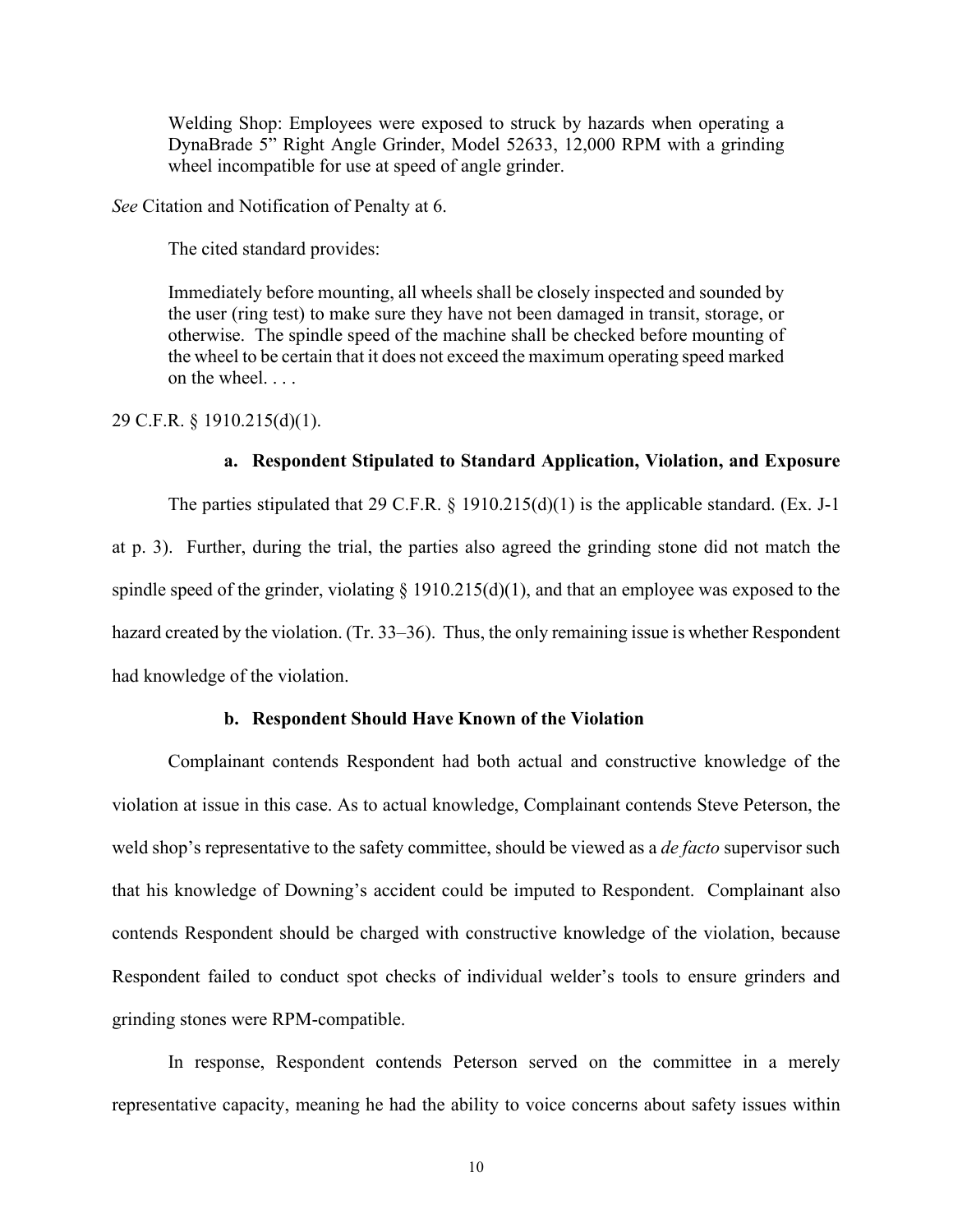the welding department, but otherwise was not granted authority to direct or otherwise exert authority over his co-employees. As to constructive knowledge, Respondent contends it exercised reasonable diligence in the implementation of its safety program in the welding department. Further, Respondent contends the imposition of a spot-check requirement exceeds what is reasonable given what Respondent knew (or did not know) about grinder compatibility issues. The Court disagrees. While the Court finds Respondent did not have actual knowledge of the violation, Respondent's failure to perform thorough examinations of its employees' equipment illustrates a lack of reasonable diligence and, thus, constitutes constructive knowledge of the violation.

#### **i. Actual Knowledge**

In order to establish actual knowledge of this violation, Complainant must prove Respondent knew N.M. was using an incompatible grind stone with the Dynabrade grinder. *See LJC Dismantling Corp.*, 24 BNA OSHC 1478 (No. 08-1318, 2014) (finding evidence insufficient to establish foreman knew injured employee was exposed to hazardous condition when that foreman was on a different floor when injury occurred); *see also Gary Concrete Prods, Inc.*, 15 BNA OSHC 1051, 1052–53 (No. 86-1087, 1991) (finding employer lacked actual knowledge where supervisor left work area prior to employee exposure to violative condition). Actual knowledge can be proved by showing one of Respondent's supervisors knew of the condition, in which case such knowledge is imputable to Respondent. *See Dover Elevator*, 16 BNA OSHC 1281 (No. 91-862, 1993) (citations omitted). There is no evidence Respondent actually knew N.M. was using an incompatible stone. Instead, Complainant relies on two incidents that occurred more than eight months before the injury to N.M., which forms the basis of the citation at issue. As will be shown, much of Complainant's argument on this topic is about whether Respondent should have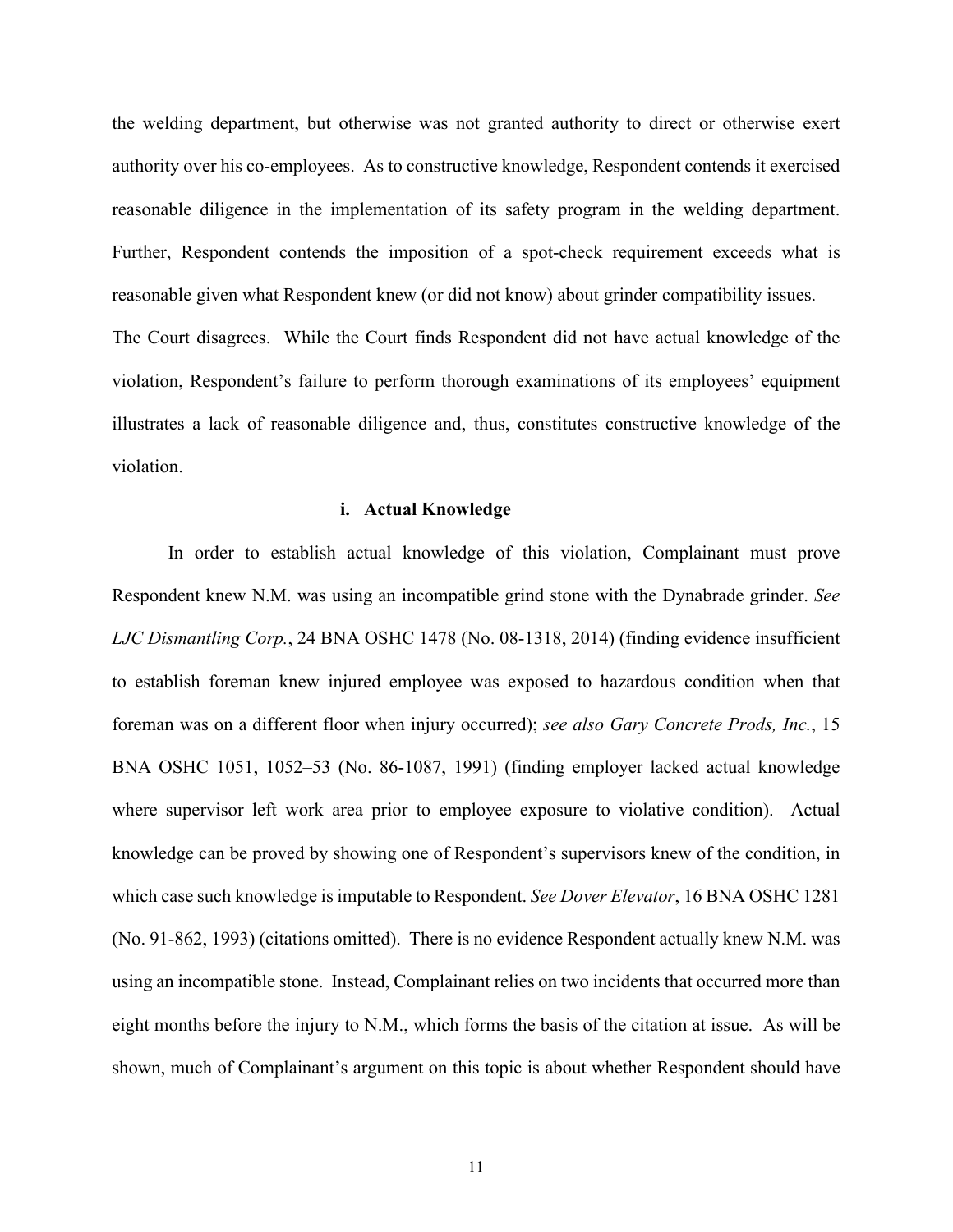known N.M. was using an incompatible grinding stone, which is the standard for inquiry into whether Respondent had constructive, not actual, knowledge.

As to actual knowledge, the Court finds Complainant confuses the issue of knowledge by conflating Peterson's knowledge of Downing's accident with knowledge of the violation alleged *in this case*. First, without consideration of the specific facts of Downing's exploding grinding wheel, using Peterson's knowledge of that incident to establish actual knowledge for the purposes of this citation is improper. As recounted in Complainant's brief, the incident involving Downing occurred approximately 8 months *before* N.M.'s accident. *See Compl't Br.* at 13. What Peterson specifically knew about Downing's purported violation, which occurred outside the statute of limitations, has nothing to do with whether Respondent can be charged with actual knowledge of N.M.'s violative conduct. Complainant appears to suggest Respondent's employees consistently failed to check "[t]he spindle speed of the machine . . . before mounting"; nevertheless, that allegation has to be connected to a discrete violation. *See, e.g., N & N Contractors, Inc.*, 18 BNA OSHC 2121 (No. 96-0606, 2000) (finding Secretary failed to prove actual knowledge when there was "no evidence that Wilkinson or any other N&N supervisor observed Radzicki's conduct"). Although Peterson's knowledge, and potentially Respondent's, regarding the Downing incident is relevant to the issue of constructive knowledge, it cannot be used to establish actual knowledge of the violation alleged in this case.

 Second, Complainant wants to connect the basic facts of Downing's incident to the incident involving N.M. The connection, however, is not as clear cut as Complainant suggests. Principal amongst Complainant's problems is the fact that Downing himself admitted he did not know whether the grinding cup/stone that exploded was rated at the same RPM as the grinder he was using at the time. (Tr. 157). Instead, Downing speculated the grinding stone could have been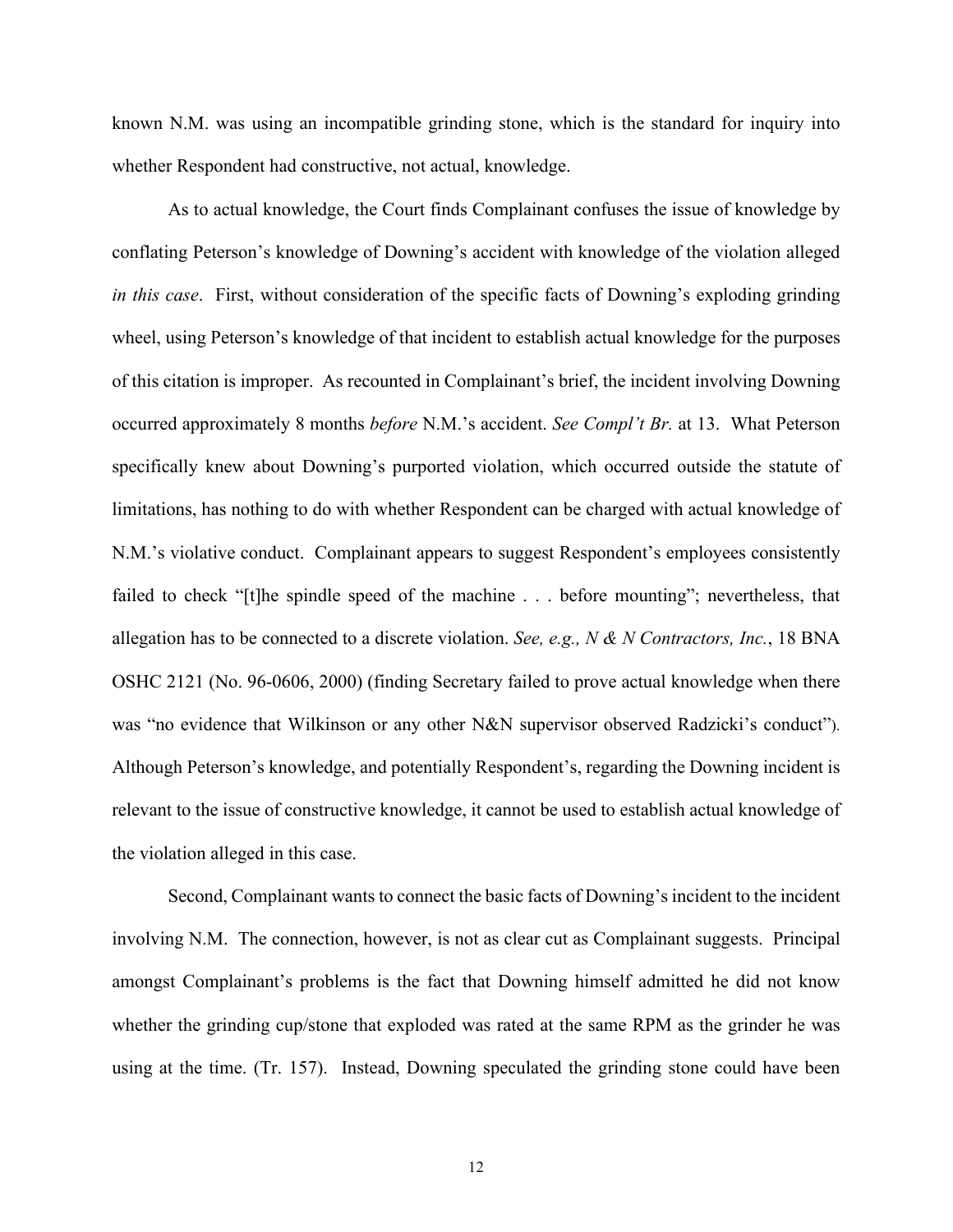dropped, stating, "[N]ormally they explode because of dropping." (Tr. 157). Downing testified his conversation with Peterson was brief, and there is no indication the two discussed RPMs or other potential reasons for the explosion. (Tr. 181). Thus, even if Peterson's knowledge of Downing's accident was imputable to Respondent, there is no evidence Respondent was aware Downing failed to check RPM compatibility, let alone that it was aware of the accident in the first place.

 Third, notwithstanding the foregoing, Complainant failed to establish Peterson was a supervisor. To establish an individual's supervisory status, the Commission has held "job titles are not controlling and that the power to hire and fire is not the *sine qua non* of supervisory status . . . ." *Rawson Contractors, Inc.*, 20 BNA OSHC 1078 (No. 99-0018, 2003). Instead, the key question is whether the individual in question "was vested with some degree of authority over the other crew members assigned to carry out the specific job involved." *Iowa Southern Utilities Co.*, 5 BNA OSHC 1138 (No. 9295, 1977). This includes, amongst other things: the power to order that necessary steps be taken to do the job properly, ensuring that work will be done in a safe manner, ensuring compliance with OSHA regulations, and identifying and implementing corrective measures to eliminate hazards. *Rawson*, 20 BNA OSHC 1078, *Iowa Southern*, 5 BNA OSHC 1138; *see also Kerns Bros. Tree Svcs.*, 18 BNA OSHC 2064 (No. 96-1719, 2000) (crew leader responsible for seeing work done safely and properly based on written work order).

According to the testimony, Peterson was a rank-and-file welder, who was selected to serve as the welding department's representative on the safety committee. According to Aaron Ellis, former site manager for Barstow and chair of the safety committee, the committee was designed to get employees from each department involved so they could have a "direct line with management so they can express any concerns they have." (Tr. 503). The once-a-month meetings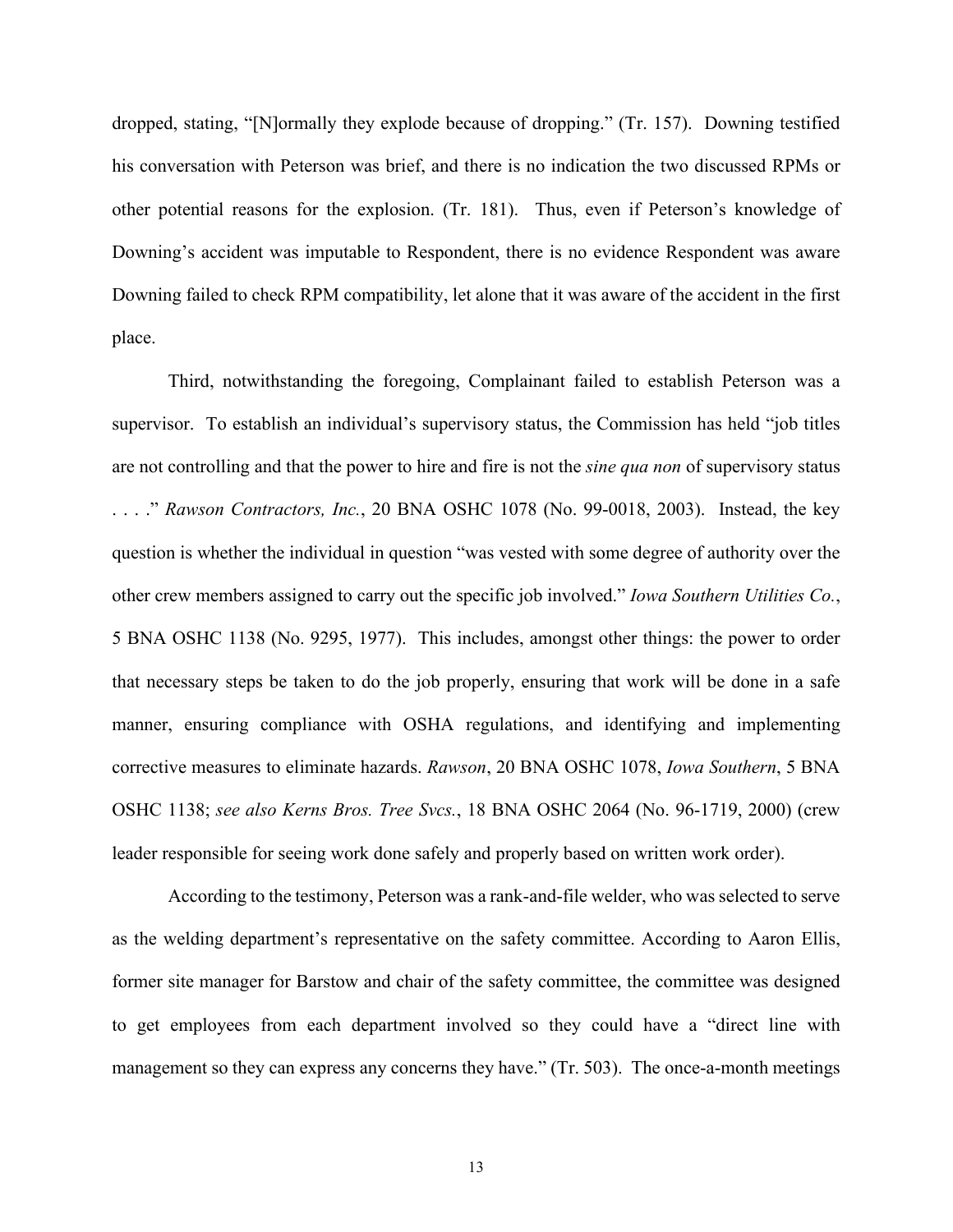would include discussions led by the site manager and safety supervisor, who would identify safety-related issues they had seen, as well as input from the rank-and-file. (Tr. 503–504). This was echoed by Stone, who testified the employees on the committee brought issues to management who, in turn, would be expected to address and/or solve issues brought up by the employee representatives. (Tr. 457–58). Stone further testified all employees have a duty to report injuries and incidents and that membership on the committee did not impart a heightened duty on Peterson or any other member; rather, it served as an additional channel through which such reports could be made. (Tr. 496). Clarifying the issue even further, Ellis testified Peterson "was not in any shape, form, or manner a—in any type of supervisory capacity." (Tr. 502).

The Court agrees with Respondent. In his brief, Complainant overstates Peterson's role in the arena of safety and health. Indeed, though Peterson may have participated in walkthroughs (though there is no specific evidence of this) and participated in monthly meetings in an advisory capacity, it does not appear his duties were substantially different than other employees within the welding department. The evidence shows each employee was, at one time or another, responsible for auditing his fellow employees' work practices and work station through the Behavior-Based Safety Checklist. (Ex. R-8). Peterson conducted some tailgate training sessions on safety and tool usage, but he was also just an attendee at some of these training sessions. (Ex. R-2). According to Stone and Leang, Respondent liked to use employees to conduct certain tailgate training sessions, especially those familiar with the work, because Respondent found employees receive the information better if it comes from a fellow employee. (Tr. 430). If the training were more technical or detailed, Stone testified such training would be proctored by a safety supervisor or someone else. (Tr. 430). There is no indication Respondent "relied on Representative Peterson to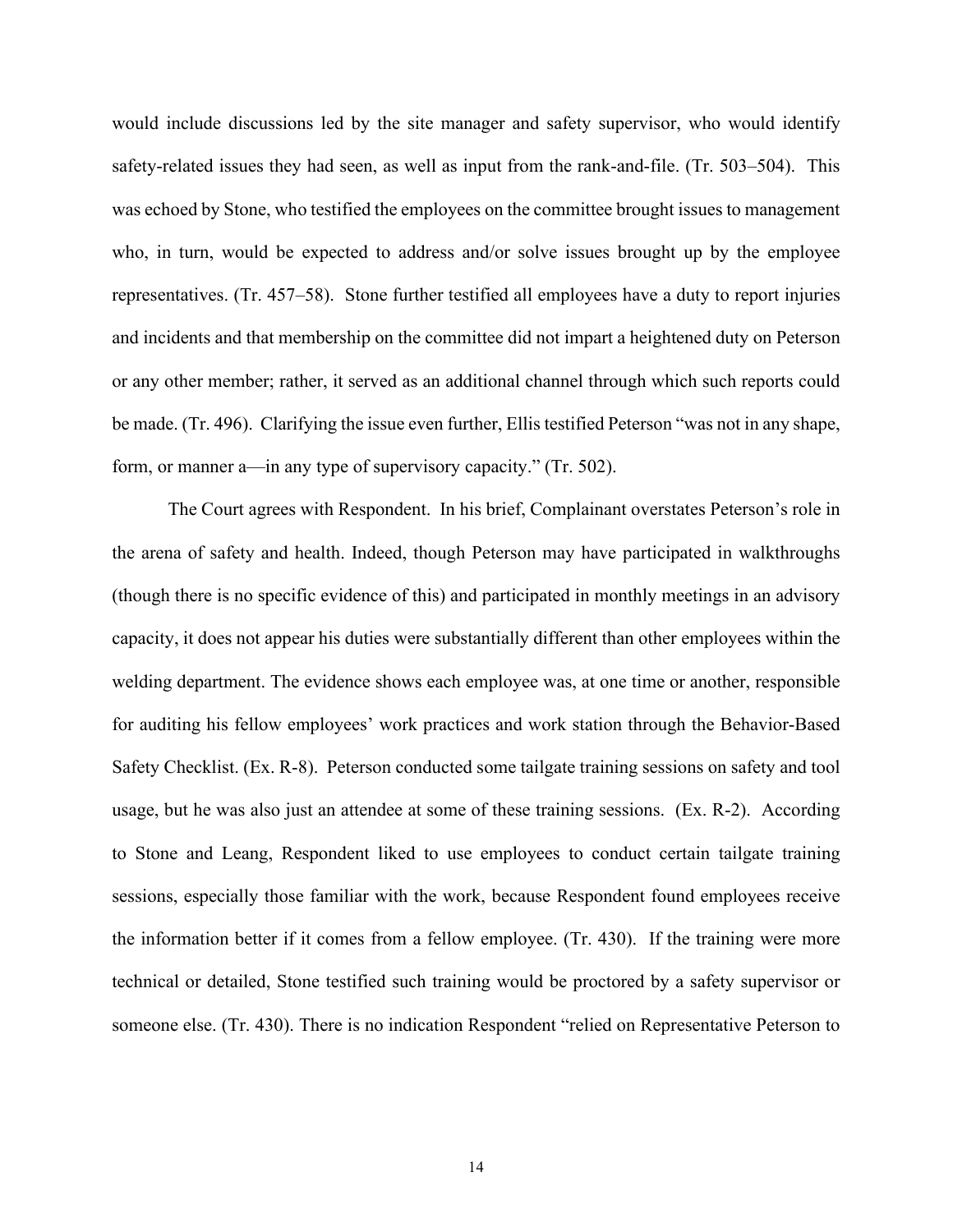ensure weld shop safety", as Complainant puts it, any more than any other employee, nor is there any indication Peterson wielded any authority over his coworkers. *See Compl't Br.* at 15.

 Complainant cites to *Boh Brothers Construction* in support of its claim Peterson was a supervisor. Complainant's reliance on the Commission's decision is not only misplaced because the term "safety representative" carried a different connotation than it does in the present case, but Complainant quotes the ALJ's rationale for finding knowledge when the Commission explicitly disclaimed reliance on the ALJ's reasoning. *See Compl't Br.* at 12 (quoting *Boh Bros. Constr. Co., LLC*, 24 BNA OSHC 1067, 2013 WL 949386 at \*13 (No. 09-1072, 2013)). Further, the safety representative referred to in the decision was specifically designated to "perform compliance monitoring, coordinate with foremen and supervisors, identify deficiencies, and recommend safety improvements", as well as held daily safety meetings with supervisors, ensured foremen held daily job safety analysis meetings, and administered safety presentations and orientation for new employees. *Id.* at \*13. Such responsibilities far exceed those granted to Peterson and clearly indicate authority not only over rank-and-file employees but over members of the on-site management team, too.

Based on the foregoing, the Court finds (1) Complainant failed to establish Respondent had actual knowledge of the violation that forms the basis of the Citation at issue in this case, and (2) Complainant failed to establish Steven Peterson was a supervisor through whom knowledge, actual or constructive, could be imputed to Respondent.

#### **ii. Constructive Knowledge**

Alternatively, Complainant contends Respondent should have known its employees were not ensuring their grindstones and grinders were compatible had it exercised reasonable diligence. This assertion is grounded, at least in part, on CSHO Casto's initial understanding that there were

15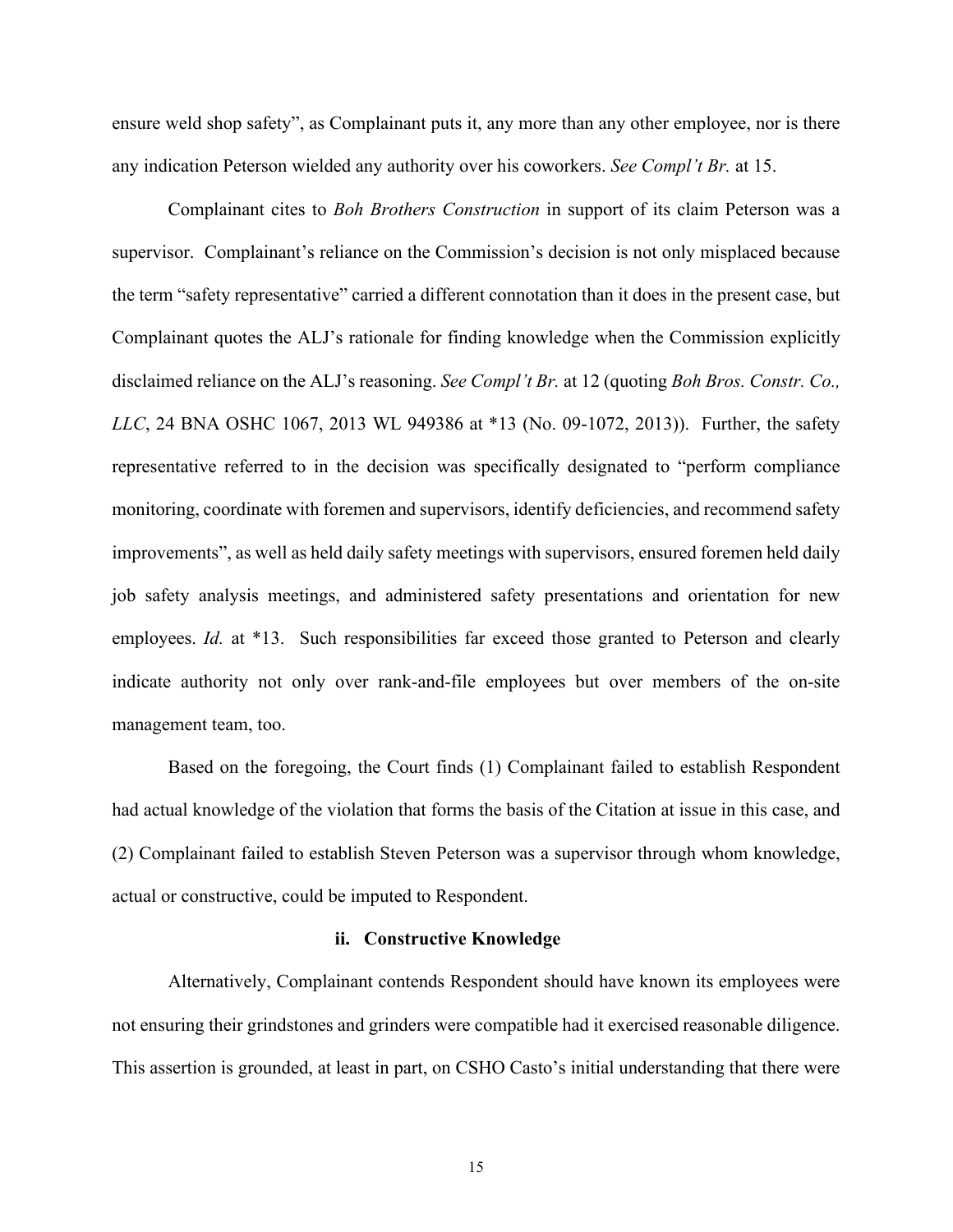multiple incidents involving exploding grinding stones due to RPM incompatibility. (Tr. 250; Ex. C-7). Although CSHO Casto's assessment of the prevalence of grinding stone explosions was overblown, the Court nonetheless finds Respondent failed to take reasonable precautions to ensure its employees were complying with 29 C.F.R. § 1910.215(d)(2) prior to operating the DOD-issued grinders.

According to the Commission, the determination of whether an employer has exercised reasonable diligence is based on multiple factors, including "an employer's obligation to inspect the work area, anticipate hazards, take measures to prevent violations from occurring, adequately supervise employees, and implement adequate work rules and training programs." *Jacobs Field Svcs. N.A.*, 25 BNA OSHC 1216 (No. 10-2659, 2015) (citations omitted); *see also N.Y. State Elec. & Gas Corp.*, 88 F.3d 98, 106 (2d Cir. 1996) ("[C]onstructive knowledge may be predicated on an employer's failure to establish an adequate program to promote compliance with safety standards."). Whether an employer has exercised reasonable diligence "will vary with the facts of each case." *Martin v. OSHRC*, 947 F.2d 1483, 1485 (11th Cir. 1991). The Court will examine the foregoing factors in light of the facts of this case.

First, the Court finds Respondent had a work rule governing the conduct at issue here.<sup>[9](#page-15-0)</sup> Under its rules for Hand and Power Tools, Respondent had a separate section for Handheld Grinders. (Ex. R-5 at URSBarstow 000058). Rule 3.8.2 states, "Ensure the RPM (as posted on the wheel) is equal to or greater than that posted on the grinder, the disk/wheel is the correct size for the grinder, and the type of wheel is compatible with the material being ground or cut." (*Id.* at 000059). This is sufficiently specific to cover the requirements of 29 C.F.R. § 1910.215(d)(1). The document containing the rule indicates it was current as of June 26, 2017, which was roughly

<span id="page-15-0"></span><sup>9.</sup> Although Complainant implied this and other documents were not authentic, he submitted no evidence to suggest Respondent fabricated such documents for the purposes of this case.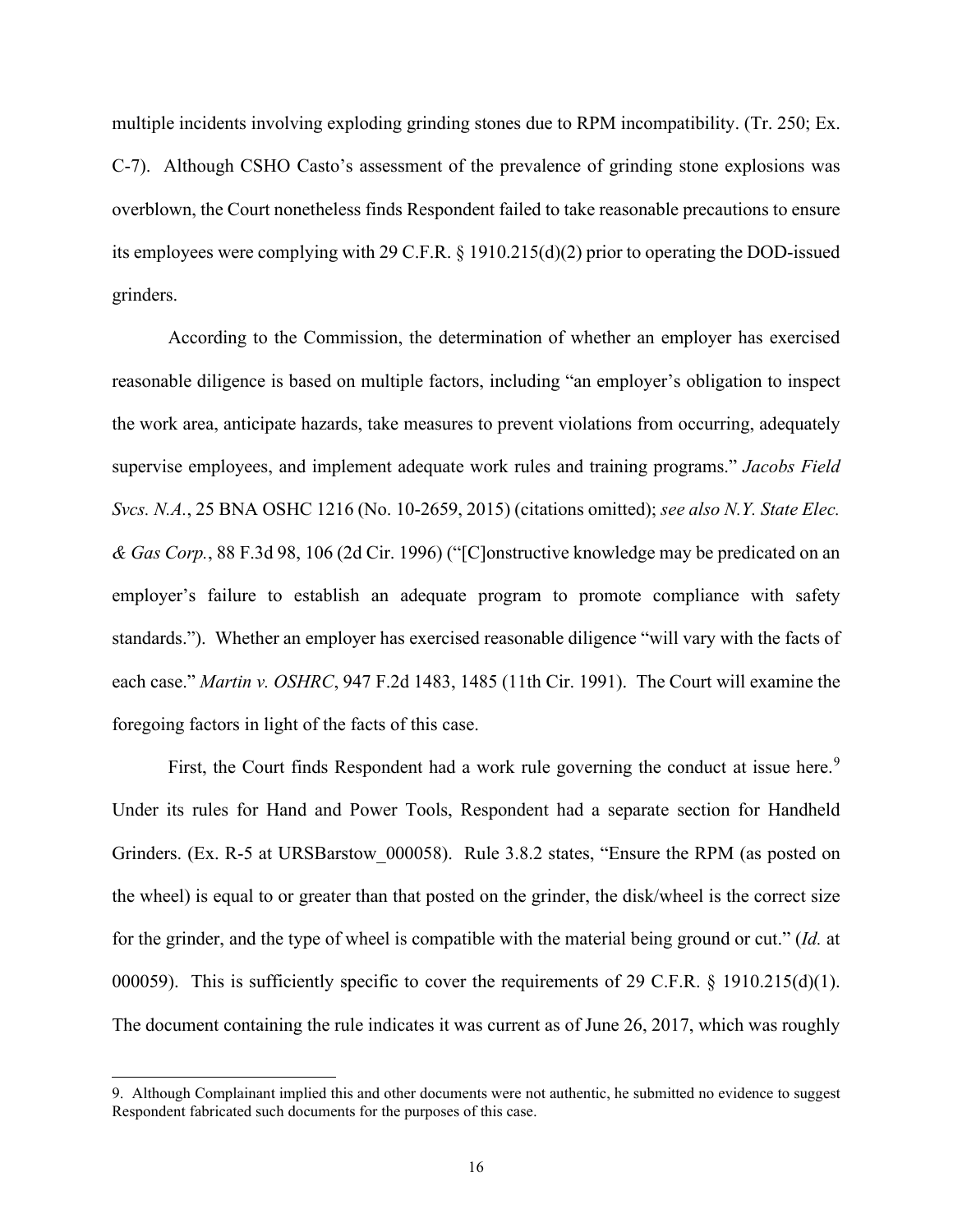one month prior to the accident involving N.M. and was available on the company intranet. (Ex. R-5). Thus, at the very least, the Court finds Respondent had a rule in place at the time of the accident.

Having a rule and ensuring your employees are aware of that rule, however, are two different things. It is here, as well as under the other factors, where Respondent's case for reasonable diligence starts to break down. The problem for Respondent is one of consistency. As noted above, Respondent provided training on general safety issues and welding-specific topics through orientation, training modules, and tailgate meetings. Some of the general safety training modules were covered during orientation and revisited annually thereafter. (Tr. 409; Ex. R-2). The training modules covering the specifics of the welding department, however, were not consistently provided to ensure all welding shop employees at Barstow were trained on issues like grinder compatibility. This explains why Downing and the employees interviewed by CSHO Casto all stated they had not received such training until after the incident involving N.M.

Respondent submitted evidence of three training modules that addressed the use of grinders, one of which indicates the need to inspect the cutting wheel. (Ex. R-2 at URSBarstow 000006). The relevant training was entitled "Tool Safety" for which Respondent submitted a sign-in sheet and an associated PowerPoint presentation. (Ex. R-2 at URSBarstow 000013). While there is nothing specific to the sign-in sheet or PowerPoint that would indicate the content contained in the PowerPoint was provided during the Tool Safety seminar, Stone credibly testified that "Tool Safety" specifically refers to the content contained in the PowerPoint. (Tr. 432–33, 480–483). The PowerPoint, though it cites to the construction standard for grinding machines, nonetheless references both the RPM of the grinder and the requirement the wheel "shall be compatible with the size motor of the grinder." (Ex. R-3 at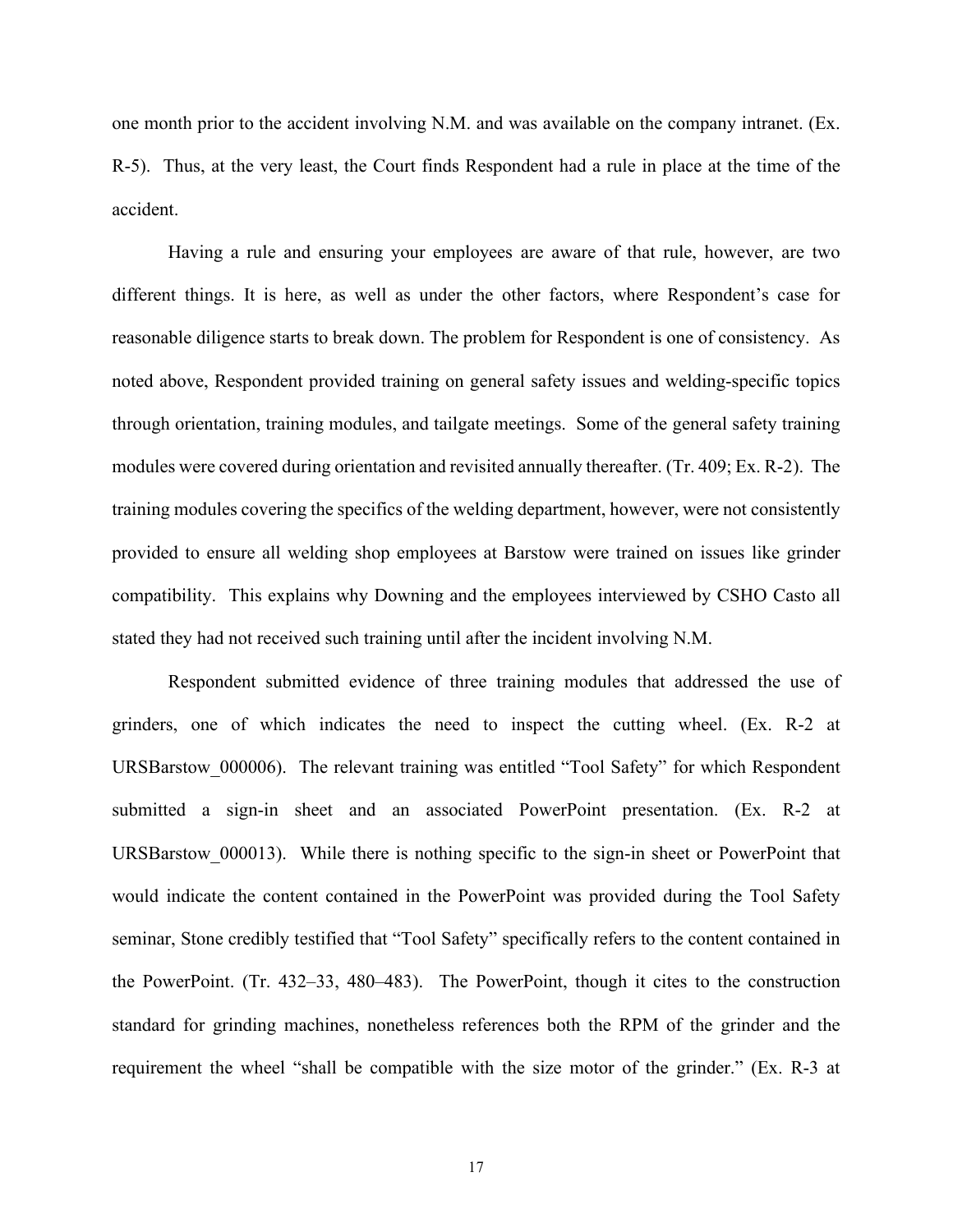URSBarstow 000020). While these appear, at least minimally, to cover the standard at issue here, the Court notes each of these training seminars took place one or two years before the accident in this case, leaving an employee like Downing, who started in late 2016, without such training.

The weight of the evidence suggests some of Respondent's employees received training on grinder compatibility and some did not. Welding shop supervisor Skako Leang received supervisor training, but was more or less in the dark on the substantive requirements of the seven different lines he was responsible for, including welding. (Tr. 55). N.M., along with other welding shop employees, received the training described above, but Downing and employees interviewed by CSHO Casto stated they did not receive training on this issue until after N.M.'s accident. While Downing testified he was aware of the requirement for grinder compatibility, that information is only helpful to Respondent if, when Downing was hired, it inquired into the nature of his experience and training to determine what, if any, additional training was necessary. *See, e.g., LJC Dismantling Corp.*, 24 BNA OSHC at 1481–82 (more specific instructions not necessary where employer was aware of employee's prior training). According to Downing, Respondent did not so inquire. (Tr. 187–88). Further, the responses to CSHO Casto's inquiries regarding grinding compatibility suggests whatever training Respondent provided was either ineffective or, as discussed below, not followed up on by management.

Perhaps the biggest problem for Respondent is the failure of management, whether due to understaffing or insufficient guidance, to inspect the work area and provide consistent, meaningful supervision. An employer "has a general obligation to inspect its workplace for hazards..., [which] 'requires a careful and critical examination, and is not satisfied by a mere opportunity to view equipment.'" *Hamilton Fixture*, 16 BNA OSHC 1073 (No. 88-1720, 1993) (quoting *Austin Comm. v. OSHRC*, 610 F.2d 200, 202 (5th Cir. 1979)). The evidence presented at trial showed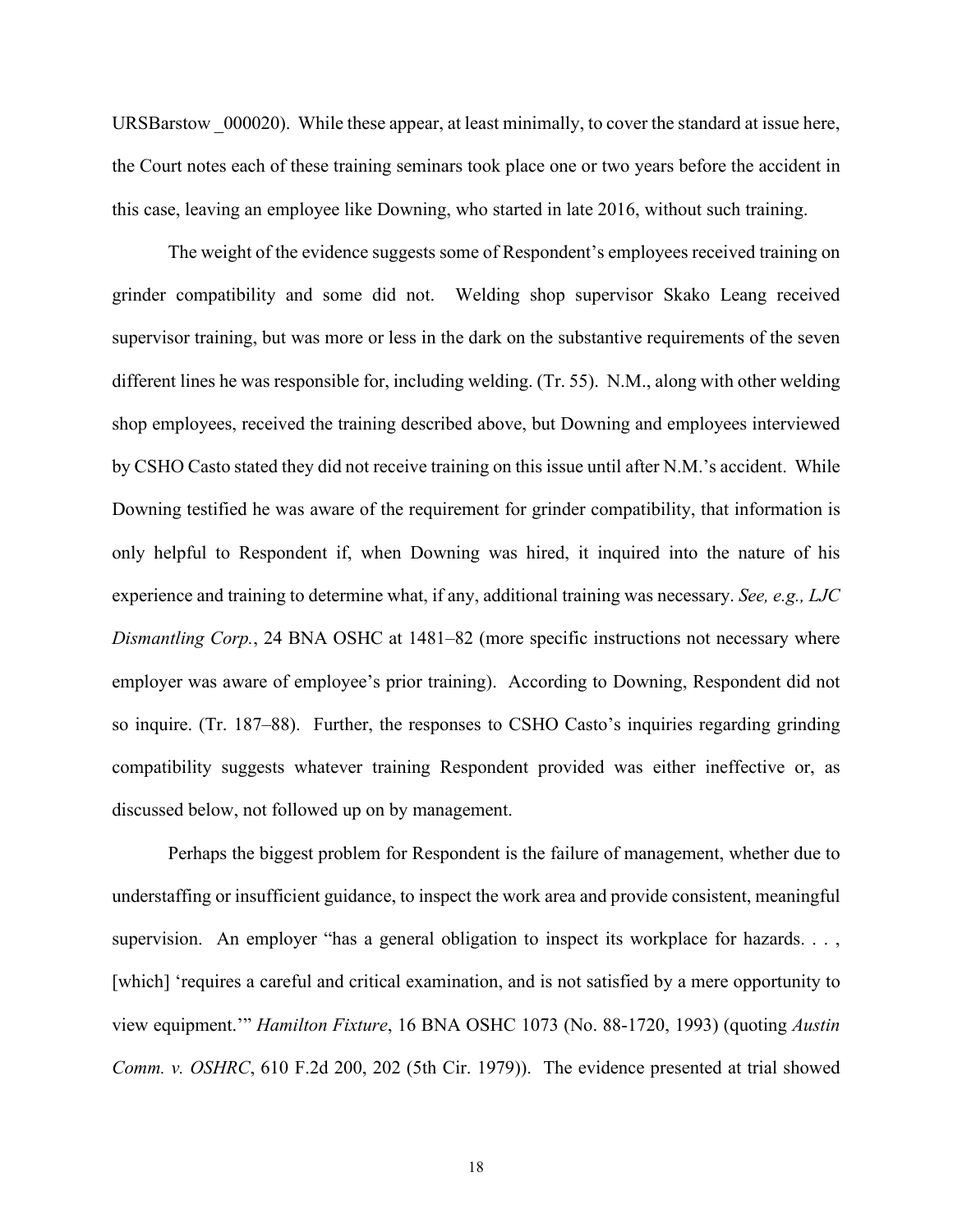management was largely hands off when it came to inspections and supervision; instead, Respondent placed a significant amount of responsibility for conducting inspections on the employees themselves through the implementation of its Behavior-Based Safety Checklists and self-examination through the task hazard analyses.<sup>[10](#page-18-0)</sup>

According to the testimony, Leang was the supervisor for 135 employees and 7 different shops, including the welding department, for which he was the sole supervisor. (Tr. 118–19). He testified the management team at Barstow was shorthanded, so he spent most of his time in the office performing administrative tasks and walked the floor "[w]hen I would get the chance." (Tr. 113). Even when he walked the floor, he testified he mostly checked for PPE. (Tr. 114–15). While this was based, in part, on his concern for safety, the Court finds it was also because Respondent did not provide him with sufficient training to perform a more careful and critical examination of his employees' equipment. (Tr. 57). Leang testified he had a team lead within the welding department, Sylvia De La Paz; however, other than communicating with DOD supervisors, the scope of Ms. De La Paz's responsibilities is unclear, and there is no evidence she performed inspections or otherwise provided supervision of any sort. (Tr. 144).

Respondent also had an on-site safety representative who, according to Stone, was responsible for ensuring training was taking place, that supervisors were conducting walkthroughs of the worksite, performing incident investigation, and assigning employees to perform the Behavior-Based Safety Checklist. (Tr. 149, 448). According to Leang, this position changed hands a few times during his tenure at Barstow, though at the time of the injury it was filled by a woman named Earlene Farley. (Tr. 124-125, 447). Leang testified Ms. Farley focused most of her efforts on the Task Hazard Analyses but did not spend a lot of, if any, time on training or inspections. (Tr.

<span id="page-18-0"></span><sup>10.</sup> Neither Leang nor Downing seemed familiar with the Behavior-Based Safety Checklists. (Tr. 135, 184).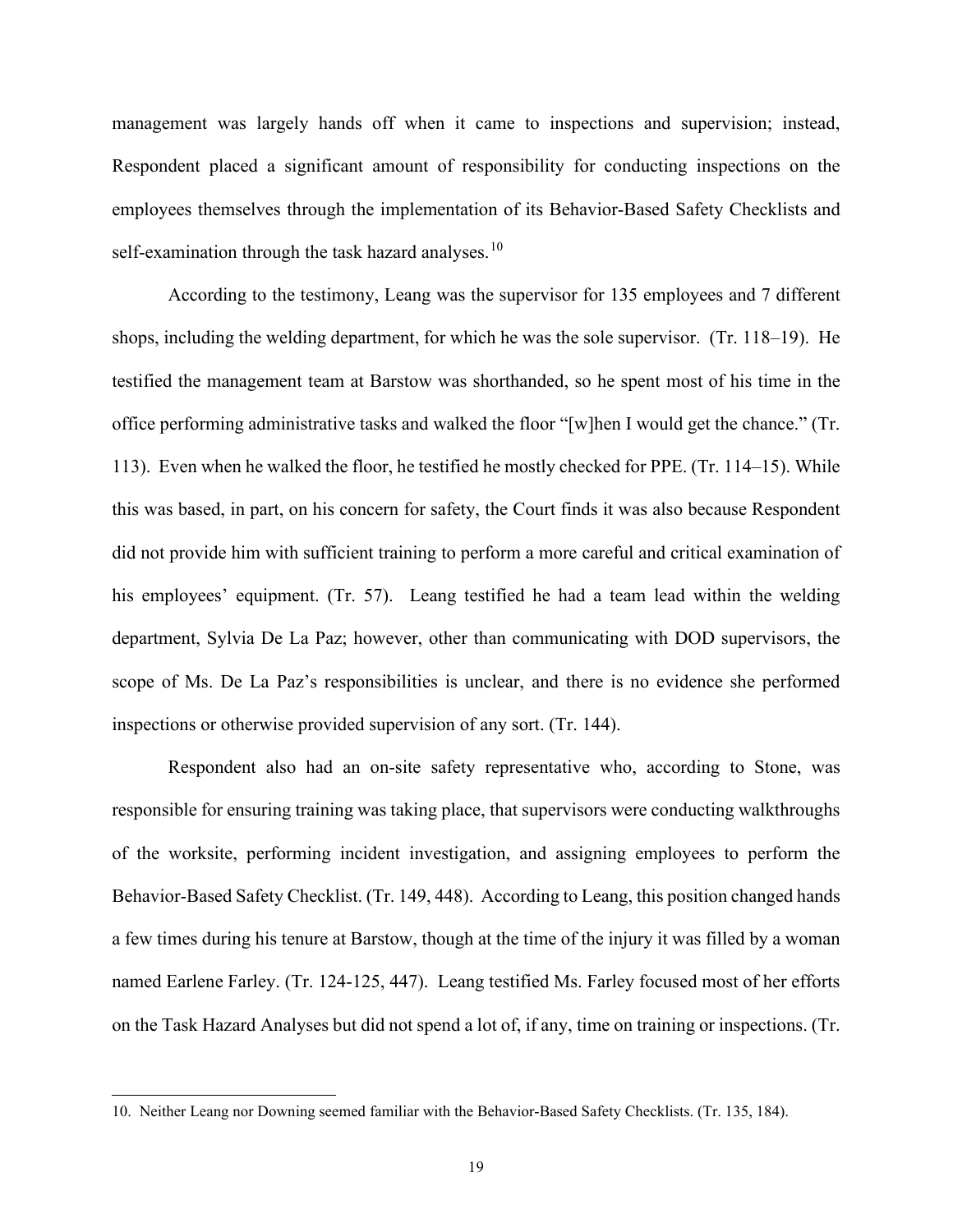125). This characterization of Ms. Farley's activities as safety supervisor was not challenged by Respondent.

This lack of supervision and inspections is also reflected in the lack of disciplinary action taken by Respondent. Although Respondent had a disciplinary policy that looks good on paper, it is not clear Respondent implemented that policy with any degree of regularity. Out of a company of nearly 92,000 employees in multiple locations around the world, Respondent submitted evidence of three documented disciplinary actions, two of which were issued in 2015 and none of which were in the welding department at Barstow (or any other welding department for that matter). (Tr. 208; Ex. R-7). The lack of evidence indicating Respondent enforced its work rules is indicative of its overall lack of managerial involvement in the inspection and supervisory process.

Respondent contends its use of the Behavior-Based Safety Checklists, task hazard analyses, and Leang's intermittent walkthroughs to inspect PPE were sufficient to satisfy its obligation to conduct inspections and provide supervision in light of the process by which its employees procured grinders and stones, the relative experience of its employees, and what Respondent knew about the problems, if any, associated with its employees using incompatible grinders and stones. Further, Respondent contends spot checks of grinding equipment to ensure compatibility is out of proportion to what reasonable diligence required under the circumstances of this case. The Court disagrees.

 First, while the THAs and Behavior-Based Safety Checklists are certainly laudable efforts at engaging employees to ensure safe work habits, Respondent cannot delegate its duty to supervise and inspect its employees to the employees themselves. This is especially the case when their appointed supervisor had no experience, and thus no substantive knowledge, in the department he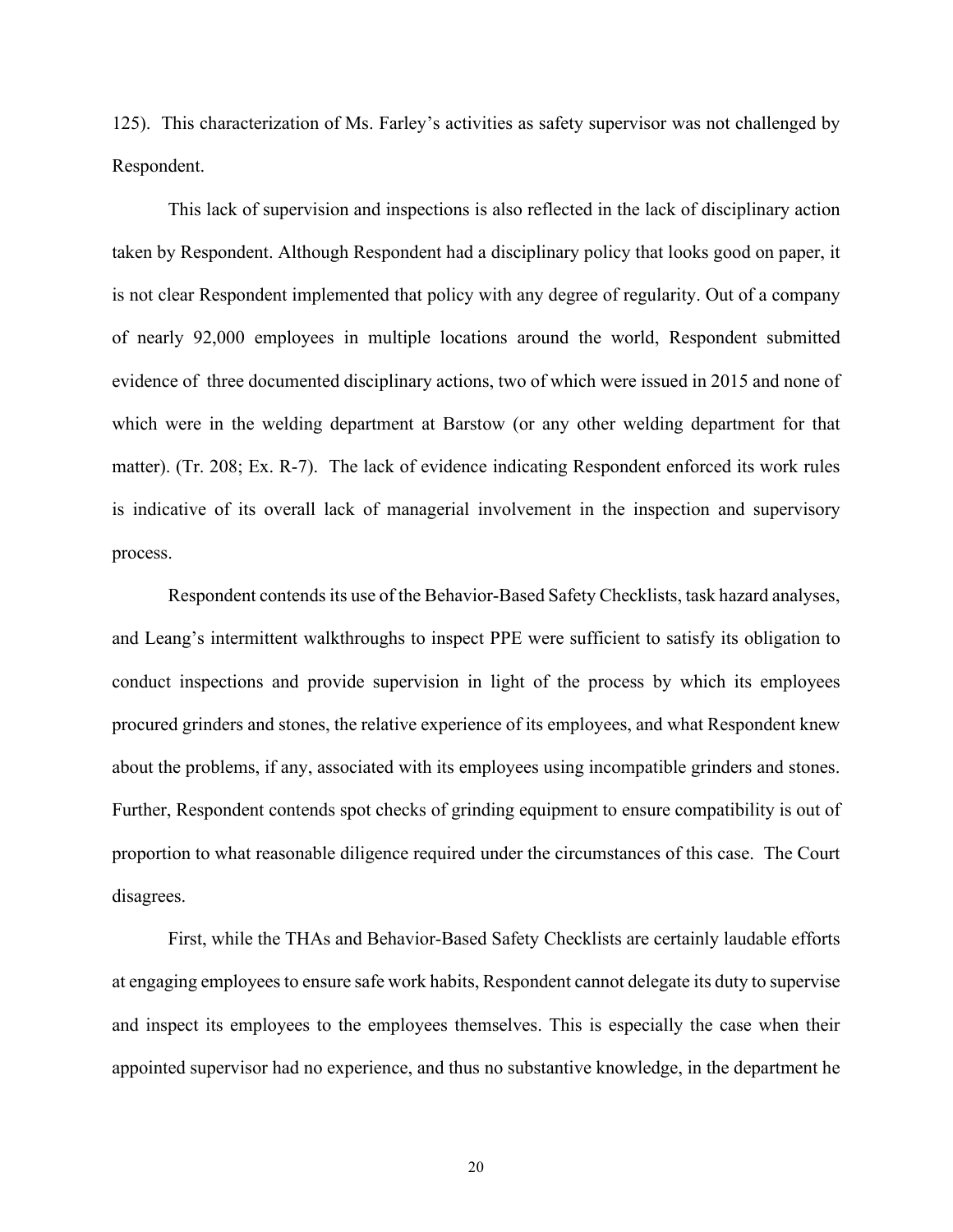was supposed to oversee; was responsible for six other departments in which he had no substantive knowledge; and had a team lead that had no discernible responsibility or authority over the employees in the welding department. Second, just as Respondent cannot delegate the responsibility to perform inspections to its employees, it cannot rely solely on DOD to ensure proper equipment is being distributed to its employees. As noted by Downing, employees could request whatever stone they wanted, depending on how quickly they wanted to get the job done. DOD did not mandate which stone should be used with which grinder, nor does it appear as if DOD exercised any control over Respondent's employees, except for allowing them to use DODissued tools. This is no different than a subcontractor on a multi-employer worksite, who, though not ultimately responsible for the conditions of the worksite itself, is still responsible for ensuring its employees are not exposed to a hazard. *See Associated Underwater Services*, 24 BNA OSHC 1248, 1251 ("Commission precedent require[s] an employer to detect and assess the hazards to which its employees may be exposed, even those it did not create."). Finally, though Respondent may (or may not have) been aware of prior accidents resulting from incompatible grinders and stones, it nonetheless had a responsibility to "anticipate hazards" and "take measures to prevent violations from occurring". *Jacobs Field Svcs. N.A.*, 25 BNA OSHC 1216. Given its lack of control over the tools its employees were using, the Court finds it is perfectly reasonable for Complainant to require Respondent's supervisors to perform spot checks of the equipment to ensure compliance with the applicable standards and such equipment was in safe operating condition.

The foregoing is not to say Respondent should be sending its supervisors to perform checks of everyone's equipment every time they check out a grinder from DOD, or even daily. *See New York State Elec. & Gas Corp.*, 88 F.3d 98, 109 (2d Cir. 1996) (holding constant supervisor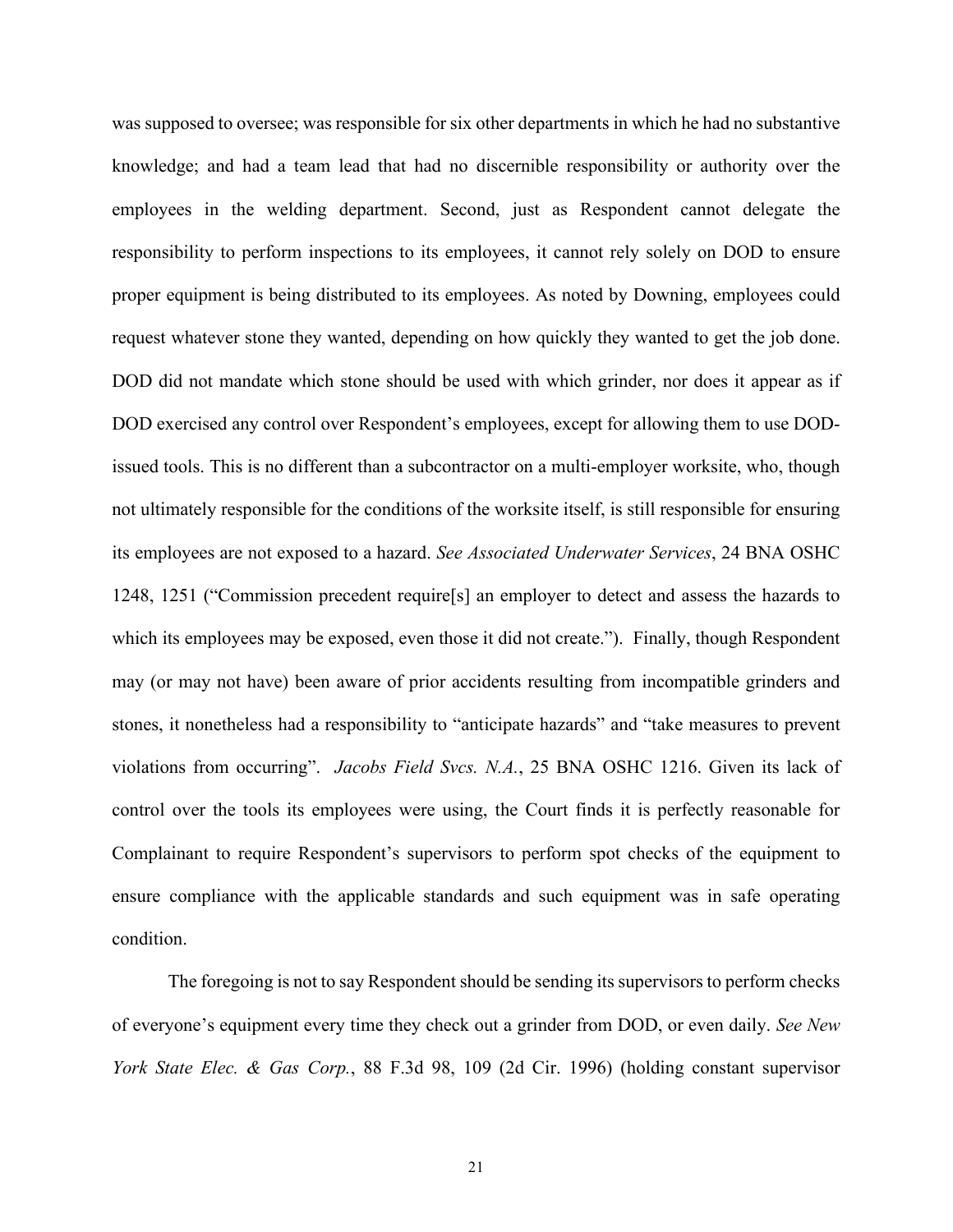surveillance to be unworkable burden). Instead, such checks would be part of a surprise audit program or an explicit part of a more formal inspection program carried out by a supervisor or similarly authorized team lead. These inspections should be a small part of an otherwise comprehensive supervisory regime within any of Respondent's worksites. Given what appears to be a shortage of supervisors and team leads with little to no authority, it is understandable Leang was only able to perform cursory examinations, which were typically limited to whether the employee was wearing PPE and whether it appeared they were working in a safe manner. *See Hamilton Fixture*, 16 BNA OSHC 1073, *supra*. Leang testified he and the other supervisors were short-handed and that the safety program was poor at the Barstow location, which is reflected in the way it was implemented. (Tr. 113, 125).

 Based on the foregoing the Court finds Respondent failed to exercise reasonable diligence to uncover the violation of the cited standard and thus had constructive knowledge. While this failure can be partially attributed to staffing, the Court finds Respondent, whether through Leang, Earlene Farley, or the site manager at the time, could have known of the violation through the exercise of reasonable diligence. Since each of those people are recognized members of management, the Court also finds their knowledge is properly attributable to Respondent. *See Tampa Shipyards, Inc.*, 15 BNA OSHC 1533, 1537 (No. 86-360, 1992) (holding an employee who has been delegated authority over other employees is considered to be a supervisor for the purpose of imputing knowledge to his employer). Accordingly, the Court finds Complainant established a *prima facie* violation of 29 C.F.R. § 1910.215(d)(1). Citation 1, Item 1 is AFFIRMED.

### **c. The Violation Was Serious**

The Court finds the violation was serious within the meaning of section 17(k) of the Act. Under the Act, "a serious violation shall be deemed to exist in a place of employment if there is a substantial probability that death or serious physical harm could result from a condition which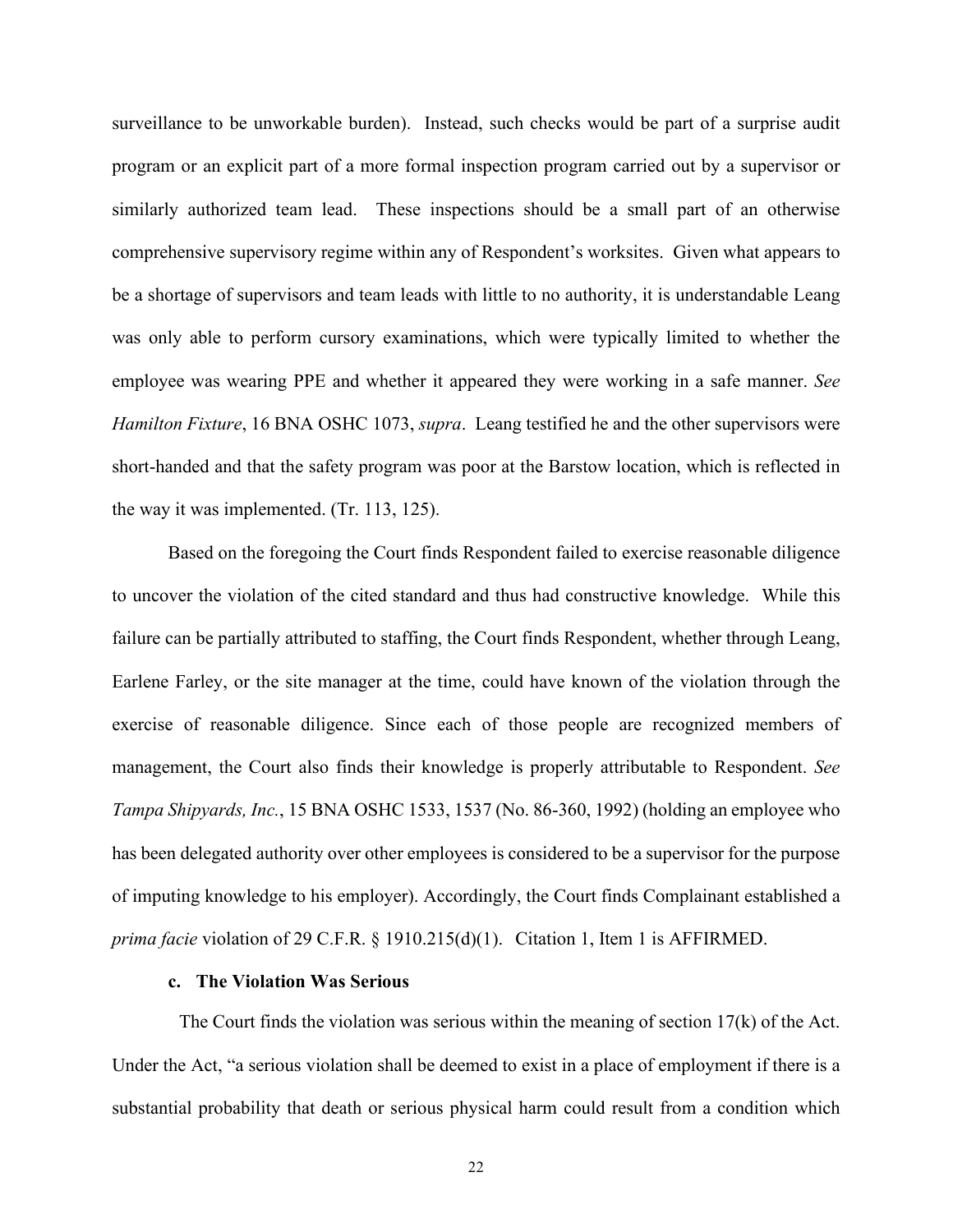exists … unless the employer did not, and could not with the exercise of reasonable diligence, know of the presence of the violation." 29 U.S.C. § 666(k). If the possible injury addressed by a regulation is death or serious physical harm, a violation of the regulation is serious. *Mosser Construction*, 23 BNA 1044, 1047 (No. 08-0631, 2010); *Dec-Tam Corp.*, 15 BNA 2072, 2077 (No. 88-523, 1993).

 Complainant need not show that there was a substantial probability that an accident *would*  occur; he need only show that if an accident occurred, serious physical harm *could* result. *See Sec'y of Labor v. Phelps Dodge Corp. v. Occupational Safety & Health Review Comm'n*, 725 F.2d 1237, 1240 (9th Cir. 1984) (emphasis added). However, the Act imposes liability "only if the employer knew, or 'with the exercise of reasonable diligence, [should have known] of the presence of the violation.'" *Florida Lemark Corp. v. Sec'y, U.S. Dep't of Labor*, 634 F. App'x 681, 687 (11th Cir. 2015) (*quotation omitted*).

 The injuries suffered by N.M. clearly illustrate the seriousness of this violation. Not only did N.M. suffer a severe laceration to his head, but he received a concussion which resulted in a trip to the hospital. Due to the severity of his concussion, N.M. was not able to return to work for nearly three months and was on restricted duty for an additional three months after that. The Court finds the violation was serious.

## **d. Affirmative Defense - Unpreventable Employee Misconduct**

Under Commission precedent, to establish unpreventable employee misconduct, an employer must prove by preponderance of the evidence that it has: (a) established work rules designed to prevent the violation, (b) adequately communicated those work rules to its employees, (c) taken steps to discover violations, and (d) effectively enforced the rules when violations were discovered. *See American Sterilizer Co. ("AMSCO"),* 18 BNA OSHC 1082, 1087 (No. 91-2494, 1997). Respondent carries the burden of proof for an affirmative defense. *Hamilton Fixture*, 16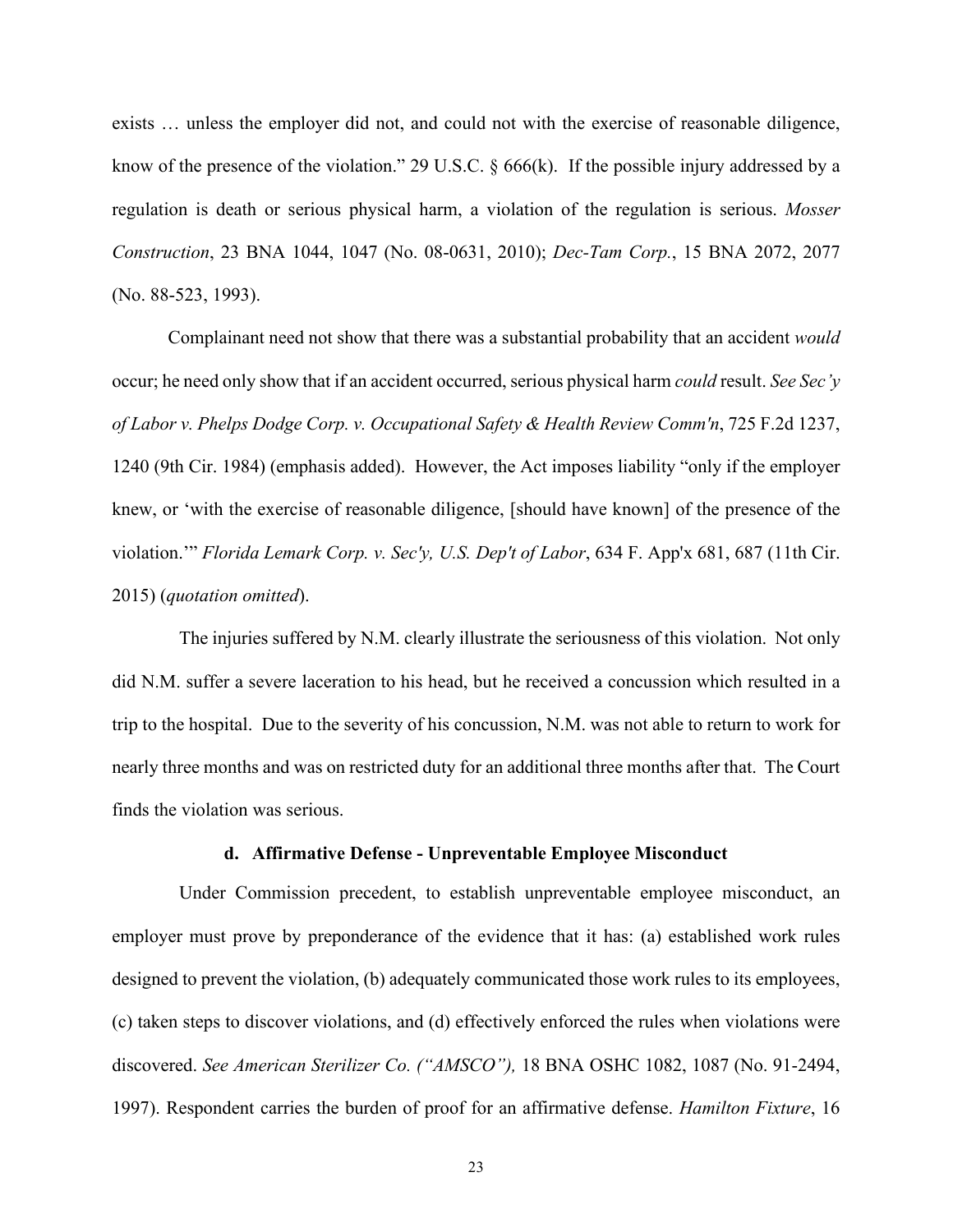BNA OSHC 1073, 1077 (No. 88-1720, 1993) *aff'd*, 28 F.3d 1213 (6th Cir. 1994).

## 1. Work Rule Has Been Established

Under its rules for Hand and Power Tools, Respondent had a separate section for Handheld Grinders. (Ex. R-5 at URSBarstow 000058). Rule 3.8.2 states, "Ensure the RPM (as posted on the wheel) is equal to or greater than that posted on the grinder, the disk/wheel is the correct size for the grinder, and the type of wheel is compatible with the material being ground or cut." (*Id.* at 000059). This is sufficiently specific to cover the requirements of 29 C.F.R. § 1910.215(d)(1). The document containing the rule indicates it was current as of June 26, 2017, which was roughly one month prior to the accident involving N.M. and was available on the company intranet. (Ex. R-5). Thus, the Court finds Respondent had a rule in place at the time of the inspection.

## 2. Communication of the Work Rule

 Having a rule and ensuring your employees are aware of that rule, however, are two different things. It is here, as well as under the other factors, where Respondent's affirmative defense starts to break down. Respondent provided training on general safety issues and weldingspecific topics through orientation, training modules, and tailgate meetings. Some of the general safety training modules were covered during orientation and revisited annually thereafter. (Tr. 409; Ex. R-2). The training modules covering the specifics of the welding department, however, were not consistently provided to ensure all welding shop employees at Barstow were trained on issues like grinder compatibility. This explains why Downing and the employees interviewed by CSHO Casto all stated they had not received such training until after the incident involving N.M.

 Respondent submitted evidence of three training modules that addressed the use of grinders, one of which indicates the need to inspect the cutting wheel. (Ex. R-2 at URSBarstow 000006). The relevant training was entitled "Tool Safety." (Ex. R-2 at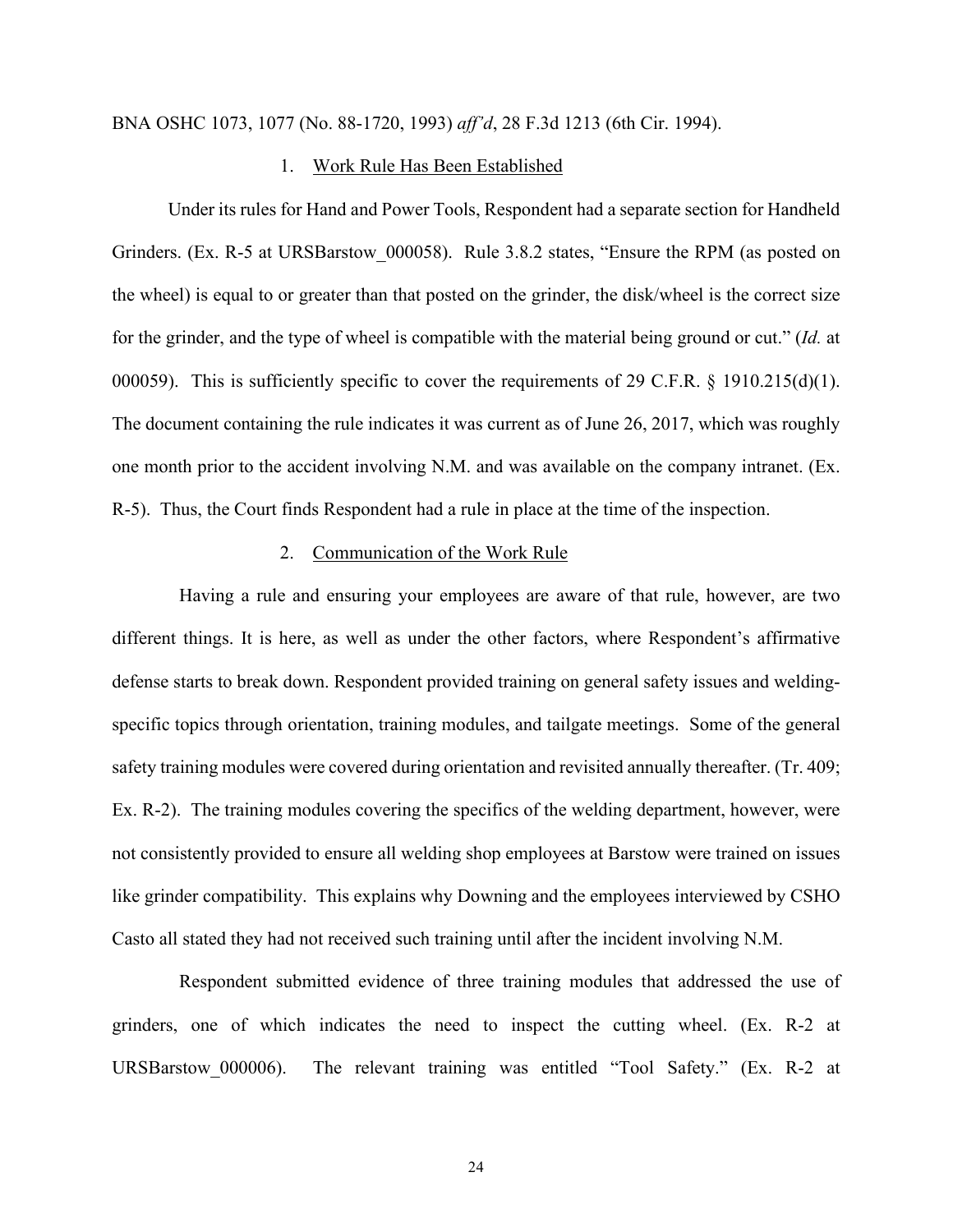URSBarstow 000013). While these appear, at least minimally, to cover the standard at issue here, the Court notes each of these training seminars took place one or two years before the accident in this case, leaving an employee like Downing, who started in late 2016, without such training. In conclusion, Respondent failed to have an effective and comprehensive communication methodology in place to ensure effective communication to all employees. Respondent failed to carry its burden on this element.

## 3. Steps Taken to Discover Violations

 The Court finds Respondent failed to establish it took effective steps to discover violations of the cited standard. Respondent's inspection program was largely carried out by its employees through the THAs and the Behavior-Based Safety Checklists, neither of which address the requirements of  $\S$  1910.215(d)(2). Although Leang testified he performed walkthroughs of the department "[w]hen [he] would get the chance", his inspections of the welding department were limited to whether the employees were wearing PPE. This is attributable to Leang having only a surface-level understanding of what occurs in the welding shop, a lack of authority given to his team lead, and a shortage of supervision in the Barstow location overall. Respondent failed to establish this element of the affirmative defense.

### 4. Disciplinary Program is Lacking

Respondent failed to introduce persuasive evidence of a disciplinary regime that was more than a paper program. Although Respondent had a disciplinary policy that looks good on paper, it is not clear Respondent implemented that policy with any degree of regularity. Out of a company of nearly 92,000 employees in multiple locations around the world, Respondent submitted evidence of three documented disciplinary actions, two of which were issued in 2015 and none of which were in the welding department at Barstow (or any other welding department for that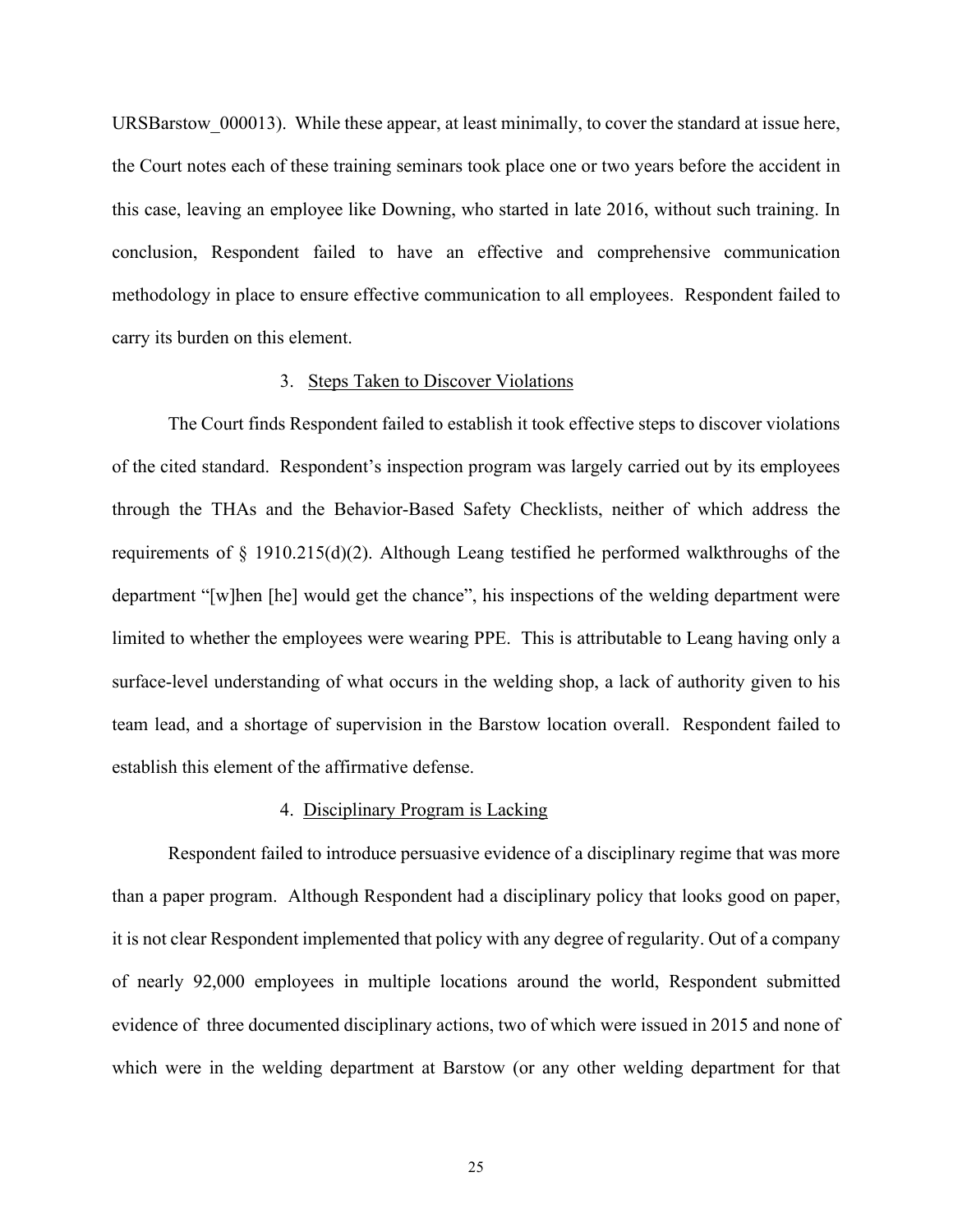matter). (Tr. 208; Ex. R-7). The lack of evidence indicating Respondent enforced its work rules is indicative of its overall lack of managerial involvement in the inspection and supervisory process.

Given these gaps in the implementation of Respondent's safety program, the Court finds N.M.'s, or any other employee in the welding department, behavior was neither surprising or idiosyncratic. Even if the Court accepts that the training Respondent provided in 2015/16 was sufficient to convey the requirements of the cited standard—it does not—it was not provided consistently, nor did Respondent's supervisors follow up to ensure it was being implemented, followed, or corrected when not complied with. Accordingly, the Court finds Respondent failed to prove the affirmative defense of unpreventable employee misconduct.

## **V. Penalty**

When a citation is issued, it may include a penalty amount. *See* 29 U.S.C. § 659(a). OSHA has published a Field Operations Manual ("FOM") to, among other things, guide its employees in determining what penalty, if any, to propose for violations. FOM, Directive No. CPL-02-00-150 at 1-1, 6-1, effective April 22, 2011, *available at* 4 Employment Safety and Health Guide, (CCH), ¶7965, at 12,133, 12,139 (2015). The penalty amounts proposed in a citation become advisory when an employer timely contests the matter. *Brennan v. OSHRC*, 487 F.2d 438, 441–42 (8th Cir. 1973); *Revoli Constr. Co.*, 19 BNA OSHC 1682, 1686 n. 5 (No. 00-0315, 2001). The Secretary's proposed penalties are not accorded the same deference the Commission gives its reasonable interpretations of an ambiguous standard. *See Hern Iron Works*, 16 BNA OSHC 1619, 1621 (No. 88-1962, 1994) (rejecting Secretary's contention that his penalty proposals are entitled to "substantial weight"); *Nacirema Operating Co*., 1 BNA OSHC 1001, 1003 (No. 4, 1972) (declining to agree with the result or methodology the Secretary used to calculate the penalty). It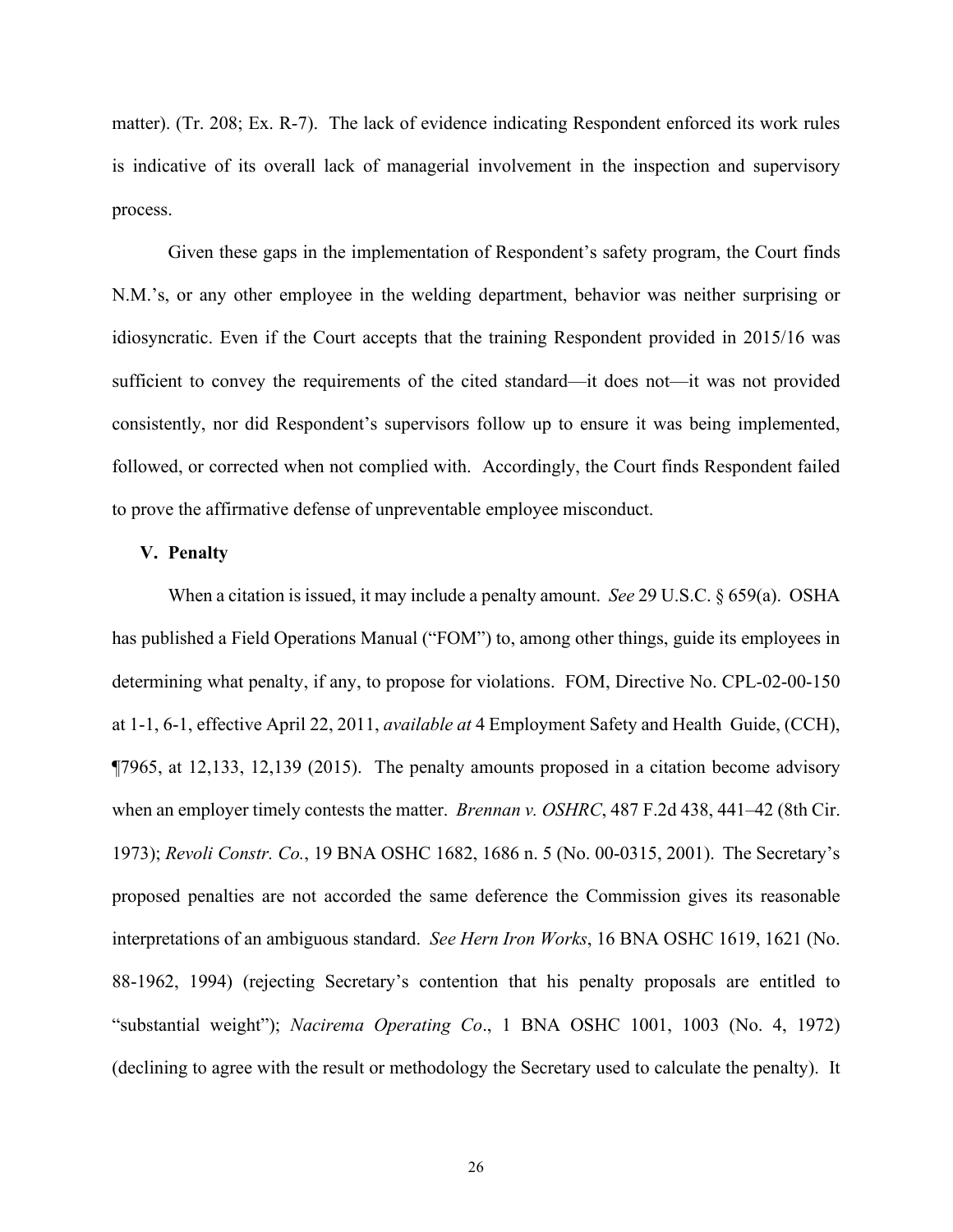is the Secretary's burden to introduce evidence bearing on the factors and explain how he arrived at the penalty he proposed. *Valdak Corp*., 17 BNA OSHC at 1138; *Orion Constr. Co., Inc.*, 18 BNA OSHC 1867, 1868 (No. 98-2014, 1999) (giving less weight to the history factor as the Secretary provided little specific information)

"Regarding penalty, the Act requires that "due consideration" be given to the employer's size, the gravity of the violation, the good faith of the employer, and any prior history of violations." *Briones Util. Co.*, 26 BNA OSHC 1218, 1222 (No. 10-1372, 2016) (*citing* 29 U.S.C. § 666(j); *Jim Boyd*, 26 BNA OSHC at 1117; *Capform, Inc.*, 19 BNA OSHC 1374, 1378 (No. 99- 0322, 2001), *aff'd*, 34 F. App'x 152 (5th Cir. 2002) (unpublished)). These factors are not necessarily accorded equal weight. *J.A. Jones Constr.*, 15 BNA OSHC 2201, 2216 (No. 87-2059, 1993) (*citation omitted*). When applying the penalty assessment factors, the Commission need not accord each one equal weight. *See, e.g.*, *Astra Pharm. Prods., Inc.*, 10 BNA OSHC 2070, 2071 (No. 78-6247, 1982); *Orion*, 18 BNA OSHC at 1867 (giving less weight to the size and history factors). Rather, the Commission assigns the weight that is reasonable under the circumstances. *Eric K. Ho,* 20 BNA OSHC 1361, 1379 (No. 98-1645, 2003) (Consol.), *aff'd sub nom.*, *Chao v. OSHRC*, 401 F.3d 355 (5th Cir. 2005).

#### a. Gravity

"The gravity of the violation is the 'principal factor in a penalty determination. Assessing gravity involves considering: (1) the number of employees exposed to the hazard; (2) the duration of exposure; (3) whether any precautions have been taken against injury; (4) the degree of probability that an accident would occur; and (5) the likelihood of injury. *See, e.g.*, *Capform, Inc.*, 19 BNA OSHC 1374, 1378 (No. 99-0322, 2001), *aff'd*, 34 F. Appx. 152 (5th Cir. 2002) (unpublished). See also *Ernest F. Donley's Son, Inc.*, 1 BNA OSHC 1186 (No. 43, 1973) (viewing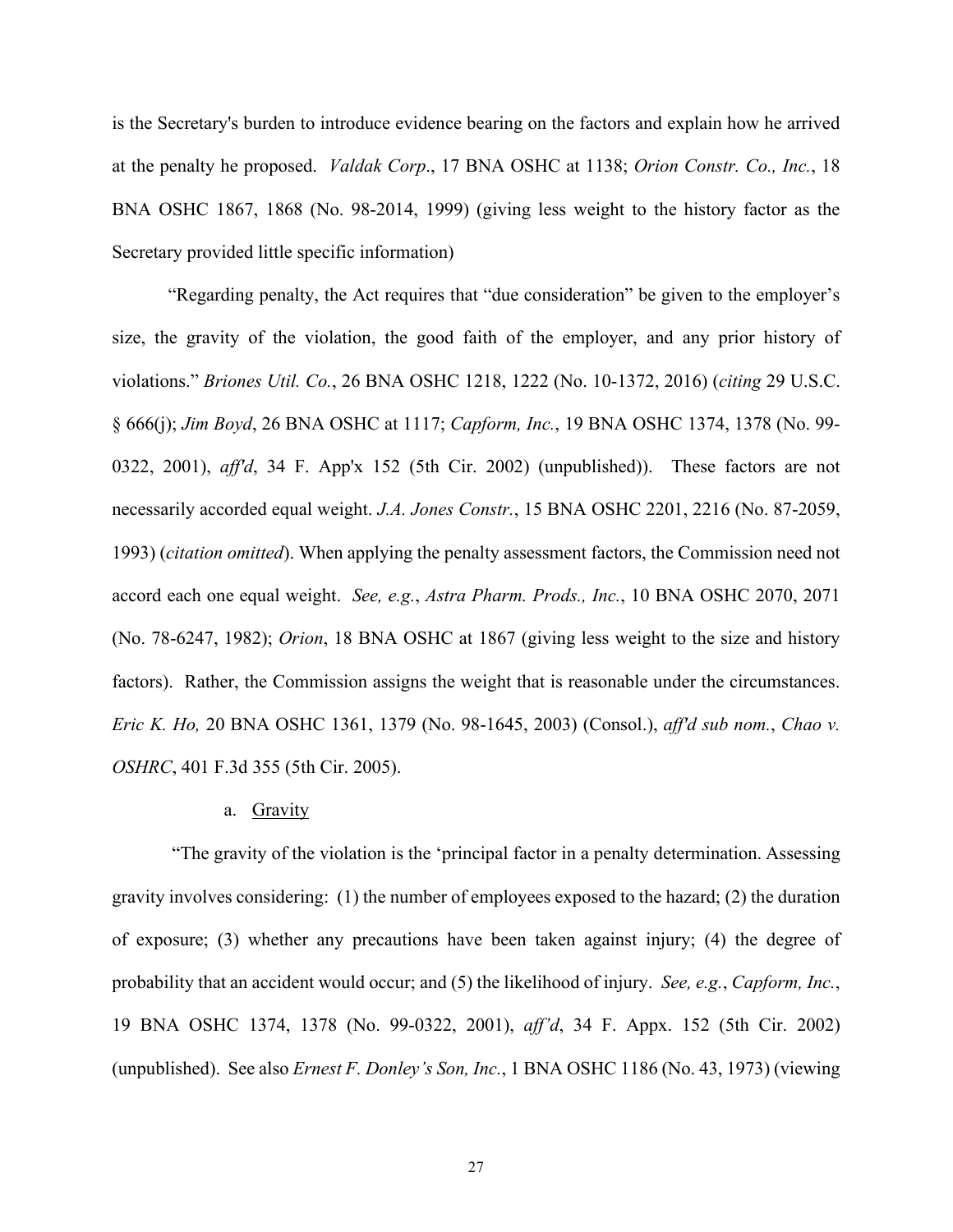gravity as the probability of an accident's occurrence and the extent of exposure). "A lack of injuries is not a measure for determining gravity or any other penalty factor." *Altor Inc.*, 23 BNA OSHC 1458, 1468 (No. 99-0958, 2011), aff'd 498 F. Appx. 145 (3d Cir. 2012) (unpublished).

The Court finds the violation was of high gravity. Respondent's failure to inspect, at least periodically, equipment supplied by another employer exposed all the employees in the welding shop to the same hazard that put N.M. out of work and the employees were exposed for a substantial period of time each work day.

## b. Size

The gravity factor focuses on treating violations of similar quality and severity alike. In contrast, the other three factors—size, history, and good faith—require consideration of circumstances pertaining specifically to the cited employer. The Commission frequently relies on the number of employees to evaluate the merits of altering a penalty for size. Respondent is a very large company, employing nearly 92,000 employees worldwide. The Court assigns no discount for the size of Respondent.

### c. History

The next statutory consideration, history, examines an employer's full prior citation history, not just prior citations of the same standard. *Orion*, 18 BNA OSHC at 1868; *Manganas Painting Co.*, 21 BNA OSHC 2043, 2055 (No. 95-0103, 2007) (consol.) (history includes prior uncontested citations). Even if the prior violations were of a different degree or nature they still are properly part of the employer's history for penalty purposes. *Quality Stamping Prods., Co.*, 16 BNA OSHC 1927, 1929 (No. 91-414, 1994). Neither Complainant nor Respondent submitted evidence of Respondent's violation history, thus the Court has no basis to award a reduction based upon history.